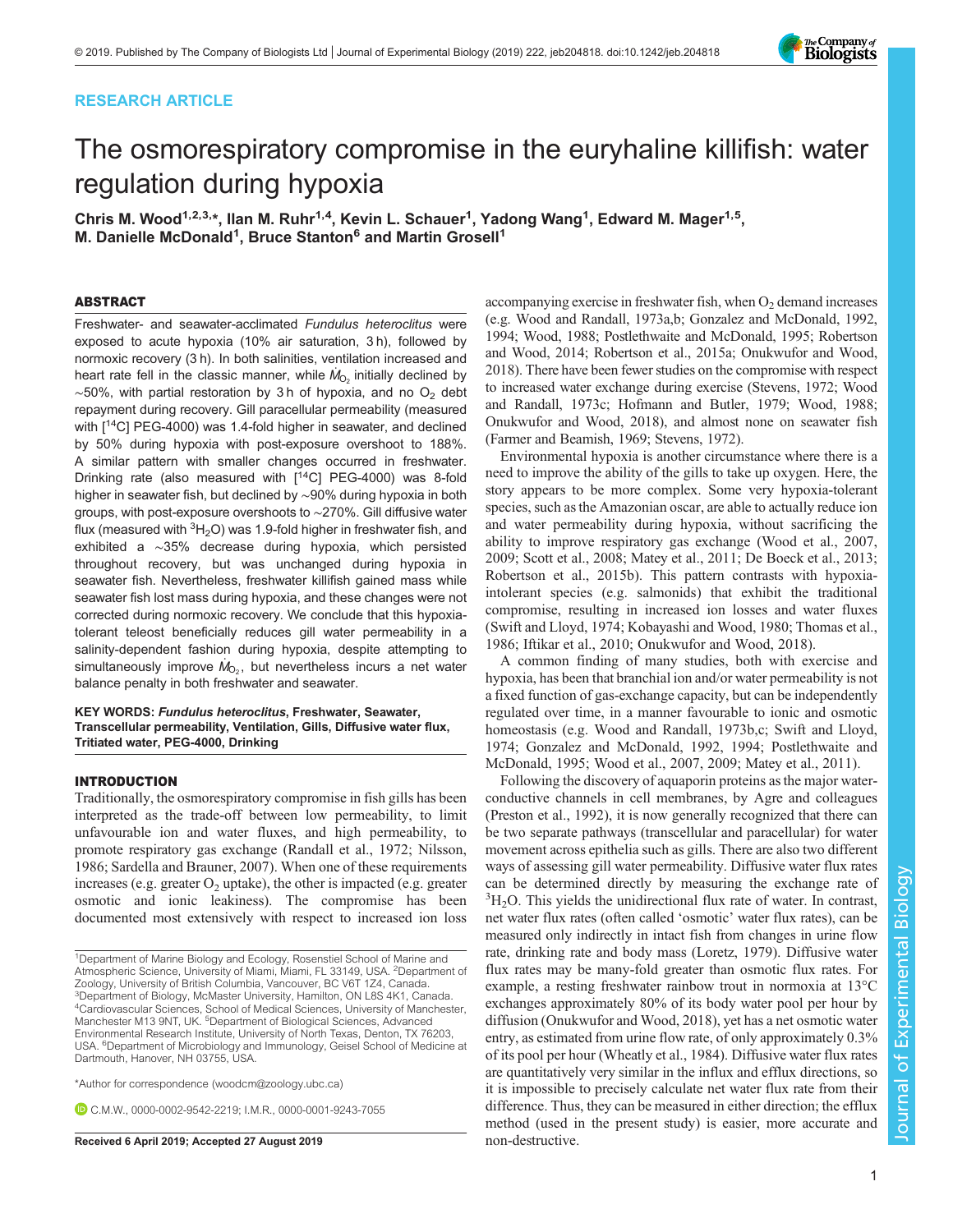| Journal of Experimental Biology (2019) 222, jeb 204818. doi:10.1242/jeb.204818 |  |  |
|--------------------------------------------------------------------------------|--|--|
|--------------------------------------------------------------------------------|--|--|

| <b>List of symbols and abbreviations</b> |                                                             |  |
|------------------------------------------|-------------------------------------------------------------|--|
| A                                        | ventilatory buccal pressure amplitude                       |  |
| <b>BL</b>                                | body length                                                 |  |
| C <sub>PFG</sub>                         | [ <sup>14</sup> C]PEG-4000 influx clearance rate            |  |
| [ <sup>14</sup> C]PEG-4000               | polyethylene glycol-4000 labelled with radioactive          |  |
|                                          | carbon                                                      |  |
| D                                        | drinking rate                                               |  |
| f                                        | ventilatory frequency                                       |  |
| ${}^{3}H_{2}O$                           | tritiated water                                             |  |
| HNO <sub>3</sub>                         | nitric acid                                                 |  |
| $J_{H_2O}$                               | net whole body water flux rate                              |  |
| $k_{3H_2O}$                              | rate constant of ${}^{3}H_{2}O$ turnover in h <sup>-1</sup> |  |
| $M_h$                                    | body mass                                                   |  |
| $M_{\odot}$                              | rate of oxygen consumption on a molar basis                 |  |
| MS-222                                   | tricaine methanesulfonate                                   |  |
| <b>NaOH</b>                              | sodium hydroxide                                            |  |
| $P_{\text{crit}}$                        | critical oxygen tension                                     |  |
| <b>PEG-4000</b>                          | polyethylene glycol, molecular weight=4000 Da               |  |
| $P_{\text{O}_2}$                         | partial pressure of oxygen                                  |  |
| R                                        | radioactivity                                               |  |
| $\ddot{r}$                               | time                                                        |  |
| V                                        | volume                                                      |  |
| VI                                       | ventilatory index                                           |  |
|                                          |                                                             |  |

While both diffusive and osmotic flux rates are functions of gill water permeability, the relationship between the two is complex (see [Potts et al., 1967](#page-11-0); [Franz, 1968](#page-10-0); [Motais et al., 1969](#page-11-0); [Isaia, 1984;](#page-11-0) [Evans](#page-10-0) [et al., 2005](#page-10-0); [Kwong et al., 2013\)](#page-11-0). In short, it is speculated that diffusive flux occurs through the entire gill surface, so may be dominated by the transcellular pathway (i.e. including aquaporinmediated flux), whereas osmotic flux may be dominated by bulk flow through the paracellular pathway. [14C]Polyethylene glycol M.W. 4000 (PEG-4000) has been proposed as a marker of paracellular permeability as this molecule is thought to be too large to pass through the transcellular pathway [\(Pappenheimer and Reiss, 1987](#page-11-0); [Wood and Pärt, 1997](#page-12-0); [Watson et al., 2001](#page-11-0)). In the hypoxia-tolerant freshwater oscar, exposure to severe hypoxia caused a directly measured 70% decrease in diffusive water permeability and an indirectly calculated 30% decrease in osmotic water permeability, while the PEG-4000 clearance rate of the gills did not change ([Wood](#page-12-0) [et al., 2009](#page-12-0)). Nevertheless, oscars exhibited a modest net gain of water (as evidenced by a small mass gain) because the volume output of the kidney was severely inhibited by hypoxia.

Our objective was to improve mechanistic understanding of the osmorespiratory compromise during hypoxia, with respect to water balance in both freshwater and seawater fish. As a model species, we selected the common killifish (Fundulus heteroclitus), renowned for both its exceptional euryhalinity ([Wood and Marshall, 1994\)](#page-12-0) and its extraordinary hypoxia tolerance ([Burnett et al., 2007\)](#page-10-0). The same severe hypoxia treatment (10% air saturation, over a 3 h period) as used in the oscar ([Wood et al., 2009](#page-12-0)) was utilized as a standard challenge, though in one trial, steady-state exercise was employed for comparative purposes. Hypoxia experiments focused on oxygen consumption rates  $(M<sub>O<sub>2</sub></sub>)$ , diffusive water flux rates measured with tritiated water <sup>3</sup>H<sub>2</sub>O [\(Onukwufor and Wood, 2018](#page-11-0)), gill paracellular permeabilities and drinking rates measured by the PEG-4000 method ([Robertson and Wood, 2014\)](#page-11-0), whole body mass changes as an indicator of changes in net whole body water content [\(Stevens,](#page-11-0) [1972](#page-11-0); [Wood and Randall, 1973c; Wood et al., 2009](#page-12-0)), ventilation measured by buccal pressure recording, and heart rates measured by impedance recording.

Our major hypotheses were: (i) killifish, as a species with exceptional hypoxia tolerance, would reduce diffusive water

permeability, without changing gill paracellular permeability, while simultaneously attempting to improve branchial  $O<sub>2</sub>$  uptake by increased ventilation and bradycardia, similar to the oscar ([Scott](#page-11-0) [et al., 2008](#page-11-0); [Wood et al., 2009\)](#page-12-0); (ii) as in the oscar, net water gains (in freshwater) or losses (in seawater) would be relatively small; (iii) the relative changes during hypoxia would be greater in freshwater than in seawater killifish because diffusive water permeability is generally higher in freshwater than seawater teleosts [\(Evans, 1967](#page-10-0); [Potts and Fleming, 1970; Isaia, 1984\)](#page-11-0); (iv) drinking rates would also be reduced during hypoxia, especially in seawater killifish, as drinking is energetically expensive [\(Takei et al., 2009](#page-11-0); [Grosell,](#page-10-0) [2011\)](#page-10-0); and (v) exercise, unlike hypoxia, would not result in decreases in diffusive water exchange rates.

# MATERIALS AND METHODS Experimental animals

Experiments were performed in February–May over four years (2015–2017, 2019). Adult common killifish of the northern subspecies [Fundulus heteroclitus macrolepidotus (Walbaum 1792); 3–7 g, mixed sex] were collected the preceding October by beach-seining of local tidal flats by Aquatic Research Organisms (ARO) Ltd (Hampton, NH, USA) and held in their facility in 65% seawater at 22°C for several months. After shipment to the University of Miami, they were held at 23–25°C under flowthrough conditions in either dechlorinated freshwater or fullstrength seawater at a density of 30–50 animals per 50 litre tank for at least 1 month prior to experiments. During this time, they were fed at a daily ration of 1.5% body mass with sinking pellets (50% protein; Purina Aquamax, Shoreview, MN, USA). The ionic composition of the food ([Wood et al., 2010\)](#page-12-0) and of Miami freshwater and seawater ([Wood and Grosell, 2008\)](#page-11-0) have been reported earlier. Fish were fasted for 24 h prior to experiments, which were performed at the acclimation temperature. All procedures followed an approved University of Miami Animal Care Protocol (IACUC no. 13-225).

# Experimental series

All experiments were performed with freshwater and seawater treatments in parallel. In Series 1 and 2 (diffusive water flux measurements), handling of the fish was unavoidable, because measurements had to be made immediately after the fish were transferred from a radioactivity loading vessel, in which they had been confined for 6–8 h, to a radioisotope-free individual vessel (see Series 1). Therefore, to control for the possible disturbance associated with this confinement and transfer, fish in all but two subsequent series were subjected to an identical pre-treatment and transfer protocol, but without radioactivity. In Series 6 and 7, this was not possible because of the need for prior surgical preparation.

For all experimental measurements, fish were held in individual 250-ml Erlenmeyer flasks served with aeration tubing and shielded with black plastic; the flasks were partially submerged in a wet table to maintain the experimental temperature. Normoxia (>80% air saturation=>16.5 kPa=>124 Torr) or hypoxia (10% air saturation=2.1 kPa=15 Torr) was achieved by bubbling with air or nitrogen, respectively; hypoxia could be maintained within  $\pm 2\%$ saturation during experiments. Water changes (to hypoxia or normoxia) were performed by flowing pre-equilibrated water through the 250 ml flasks so that the desired partial pressure of  $O<sub>2</sub>$  $(P<sub>O2</sub>)$  could be achieved within 3 min. All fish were weighed after completion of the procedures.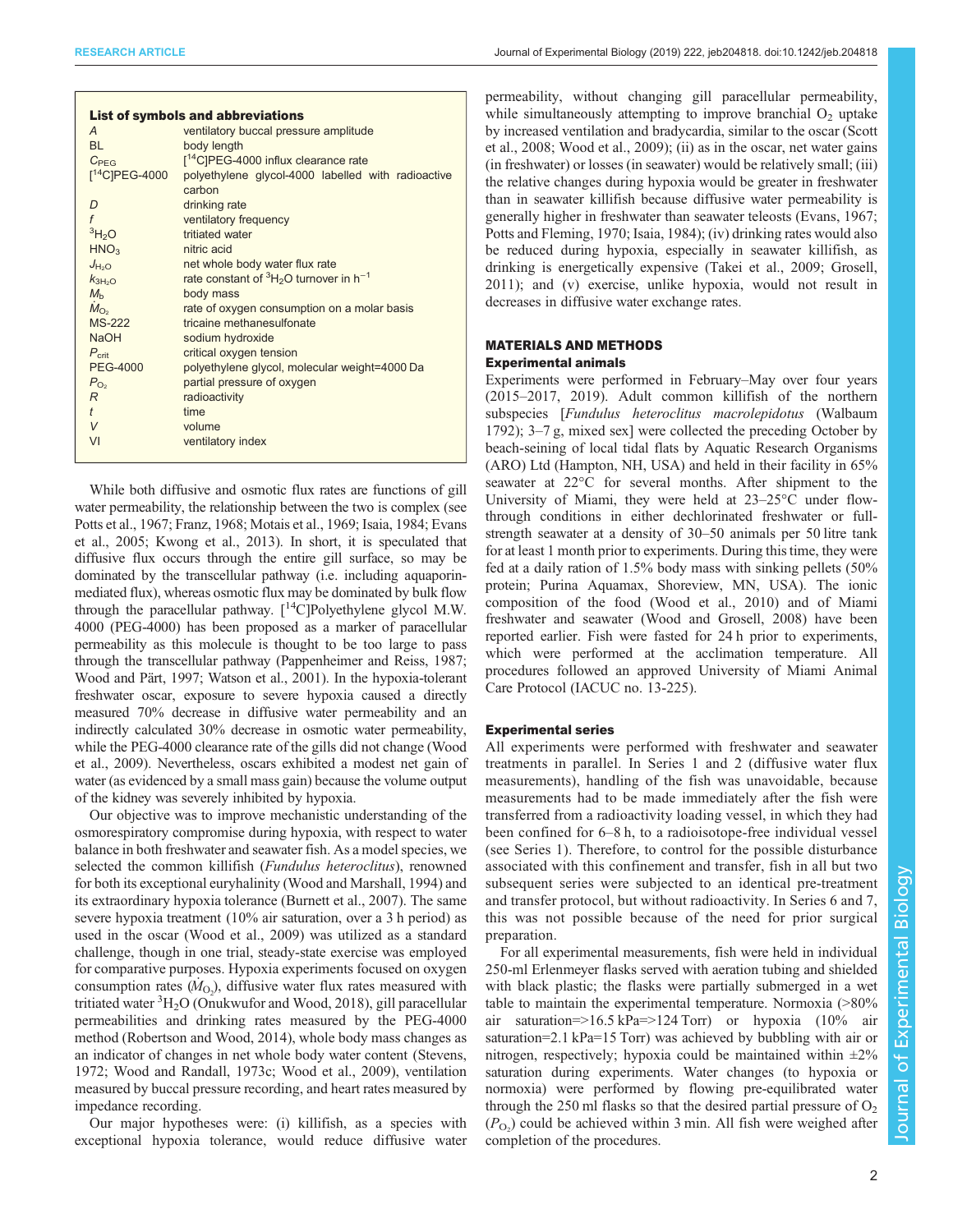# Series 1: diffusive water flux rates during normoxia, hypoxia and recovery

Treatments included normoxia, hour 1 of hypoxia, hour 3 of hypoxia, hour 1 of normoxic recovery after 3 h of hypoxia, and hour 3 of normoxic recovery after 3 h of hypoxia. Different fish  $(N=8)$  were used for each treatment. To avoid the disturbance of injection, fish were loaded with  ${}^{3}H_{2}O$  by incubation in 2 litres of freshwater or seawater labelled with 20  $\mu$ Ci l<sup>-1</sup> of <sup>3</sup>H<sub>2</sub>O (Amersham Pharmacia Biotech, Little Chalfont, UK) for 6–8 h; preliminary experiments demonstrated that equilibration was complete within this time. For uniformity, all fish in each experimental treatment  $(N=8)$  were loaded with <sup>3</sup>H<sub>2</sub>O simultaneously in the same incubation medium in a single 1.5 litre Erlenmeyer flask. The flask was shielded, held on the wet table for temperature control, and gassed appropriately (see below).

Because the efflux of  ${}^{3}H_{2}O$  from the fish is rapid, it was critical to make all experimental measurements during the 1 h period immediately after the fish were transferred out of the loading medium. Therefore, in the prolonged hypoxia and normoxic recovery experiments, it was necessary to start the hypoxia treatment during the incubation in the loading vessel. Thus, for the 3 h hypoxia treatment, hypoxia was started 2 h before the end of loading, for the 1 h normoxic recovery treatment, hypoxia was started 3 h before the end of loading, and for the 3 h normoxic recovery treatment, hypoxia was started 5 h before the end of loading followed by normoxia in the last 2 h of loading. At the start of each 1 h measurement period, the fish were quickly rinsed, and then added to 220 ml of radioisotope-free freshwater or seawater in the individual 250 ml Erlenmeyer flasks. The water  $P_{\text{O}_2}$  had been pre-set to the desired level (hypoxia or normoxia). Water samples (5 ml) were taken for scintillation counting at 0, 10, 20, 30, 40, 50 and 60 min, with a final sample at approximately 24 h, by which time the  ${}^{3}H_{2}O$  in the fish had completely equilibrated with the external water. This was used for calculating the total amount of radioactivity loaded into each fish (see Calculations).

# Series 2: diffusive water fluxes and oxygen consumption rates during steady-state aerobic exercise

Treatments included exercise [swimming at 2 body lengths (BL)  $s^{-1}$ =14–17 cm s<sup>-1</sup>] for 1 h in a shielded Brett-style swimming respirometer, and rest  $({\sim}0.5 \text{ BL s}^{-1} = 4 \text{ cm s}^{-1})$  for 1 h in the same respirometer, both under normoxic conditions. In preliminary experiments, we found that the former was the maximum speed that killifish could sustain for 1 h, and the latter was the minimum current needed to keep the fish oriented without bouts of spontaneous activity. Different fish were used for each treatment  $(N=8)$ . Because the volume of the swimming respirometer (5000 ml) was many-fold greater than the 220 ml used in Series 1, a much higher concentration (200 μCi l<sup>-1</sup>) of <sup>3</sup> H2O was used during the 6–8 h pre-experimental loading period. At the start of the experiment, the fish was rinsed, measured for length and placed in the respirometer; because killifish are generally passive in air, anaesthesia was unnecessary. A water sample (5 ml, 0 h) was taken immediately, and the current speed was set to 4 cm s−<sup>1</sup> . The speed was gradually increased from 0.5 to 2 BL s<sup>-1</sup> over 4 min, and kept at the latter speed for the duration of the hour, during which time the fish swam continuously. Additional water samples (5 ml) were taken at 10, 20, 30, 40, 50, 60 min, and immediately thereafter the fish was removed and placed in the standard 220 ml flask for 24 h equilibration of the remaining <sup>3</sup>H<sub>2</sub>O burden with the external water. Measurements of  $\dot{M}_{\rm O}$ , were taken from 10 min onwards and averaged over the hour using the on-board respirometry system (see Analytical techniques). Water  $P_{\text{O}_2}$  stayed above 80% air saturation during all tests, and there was no detectable blank  $M_{\odot}$ .

# Series 3: oxygen consumption rates during normoxia, hypoxia and recovery

The treatments were exactly parallel to the five treatments of Series 1, with  $M<sub>O</sub>$ , measurements during normoxia, the first and third hours of hypoxia, and the first and third hours of normoxic recovery after 3 h of hypoxia. The only difference was that no  ${}^{3}H_{2}O$  was used during the sham 6–8 h loading period, and during measurements, the individual 250 ml flasks were filled to capacity so that they could be sealed.  $M<sub>O</sub>$ , was measured over a 15–20 min period (in normoxia, exact time noted) or a 5–10 min period (in hypoxia) in the middle of each hour by stopping the gassing, taking an initial  $P_{\text{O}_2}$  reading, then sealing the flask until the final  $P_{\text{O}_2}$  reading was taken, after which gassing was resumed. The optical  $P_{\text{O}_2}$  probe fit snugly into the neck of the flask. Blanks with no fish were run with every treatment, but background  $M_{\text{O}_2}$  was negligible. Different fish (N=8) were used for each treatment.

# Series 4: gill paracellular permeability and drinking rate during normoxia, hypoxia and recovery

The methodology developed by [Robertson and Wood \(2014\)](#page-11-0) was used in which the clearance of radiolabelled polyethylene glycol (M.W. 4000) from the external water is used to measure both drinking rate (by appearance in the gut) and gill paracellular permeability (by appearance in the rest of the carcass). In preliminary experiments, we found that the minimum period over which reliable measurements could be made was 3 h, and therefore three experimental treatments  $(N=8 \text{ each})$  were used for each salinity: normoxia (3 h), hypoxia (3 h) and normoxic recovery (3 h) after 3 h of hypoxia. As in Series 3, these followed a sham 6–8 h loading period. After this pre-treatment, the fish were placed directly in the freshwater or seawater at the appropriate  $P_{\text{O}_2}$ , labelled with 25 µCi l<sup>-1</sup> [<sup>14</sup>C] PEG-4000 (Amersham Pharmacia Biotech, Little Chalfont, UK). Water samples  $(2\times5 \text{ ml})$  were taken at 0, 1.5 and 3 h from each flask for scintillation counting. At 3 h, the fish were killed by overdose (0.8 g l−<sup>1</sup> ) with MS-222 (Syndel Labs, Parksville, BC, Canada) neutralized with NaOH and pre-equilibrated to the appropriate  $P_{\text{O}_2}$ , rinsed quickly in radioisotope-free water and blotted dry. The body cavity was opened by dissection and the entire gastrointestinal tract (ligated at both ends to prevent content loss) was removed. The gut and carcass were weighed separately, and incubated in sealed plastic tubes with an equal volume of 2 mol l−<sup>1</sup> HNO<sub>3</sub> for 72 h at 37°C. The digest was then centrifuged (5000 g for 5 min) and the clear supernatant was aliquoted in triplicate for scintillation counting.

# Series 5: net mass changes during normoxia, hypoxia and recovery

A standard weighing protocol, modelled after earlier studies [\(Stevens, 1972;](#page-11-0) [Wood and Randall, 1973c](#page-12-0); [Wood et al., 2009\)](#page-12-0) was used to measure changes in body mass. As in Series 4, preliminary experiments revealed that the minimum period over which reliable measurements could be made was 3 h, and therefore three experimental treatments  $(N=7-8 \text{ each})$  were used for each salinity: normoxia (3 h), hypoxia (3 h) and normoxic recovery (3 h) after 3 h of hypoxia, with different fish in each treatment. At the start of the 3 h treatment, each fish was weighed to an accuracy of 0.1 mg on a model CP2245 microbalance (Sartorius AG, Göttingen, Germany). This was accomplished by blotting it on a soft cotton towel for 30 s; as in Series 2, anaesthesia was unnecessary. The procedure was repeated at the end of the 3 h period, and the net whole body water flux rate  $(J_{H<sub>2</sub>O})$  was calculated from the change in body mass. All tests followed the 6–8 h sham-loading pre-treatment.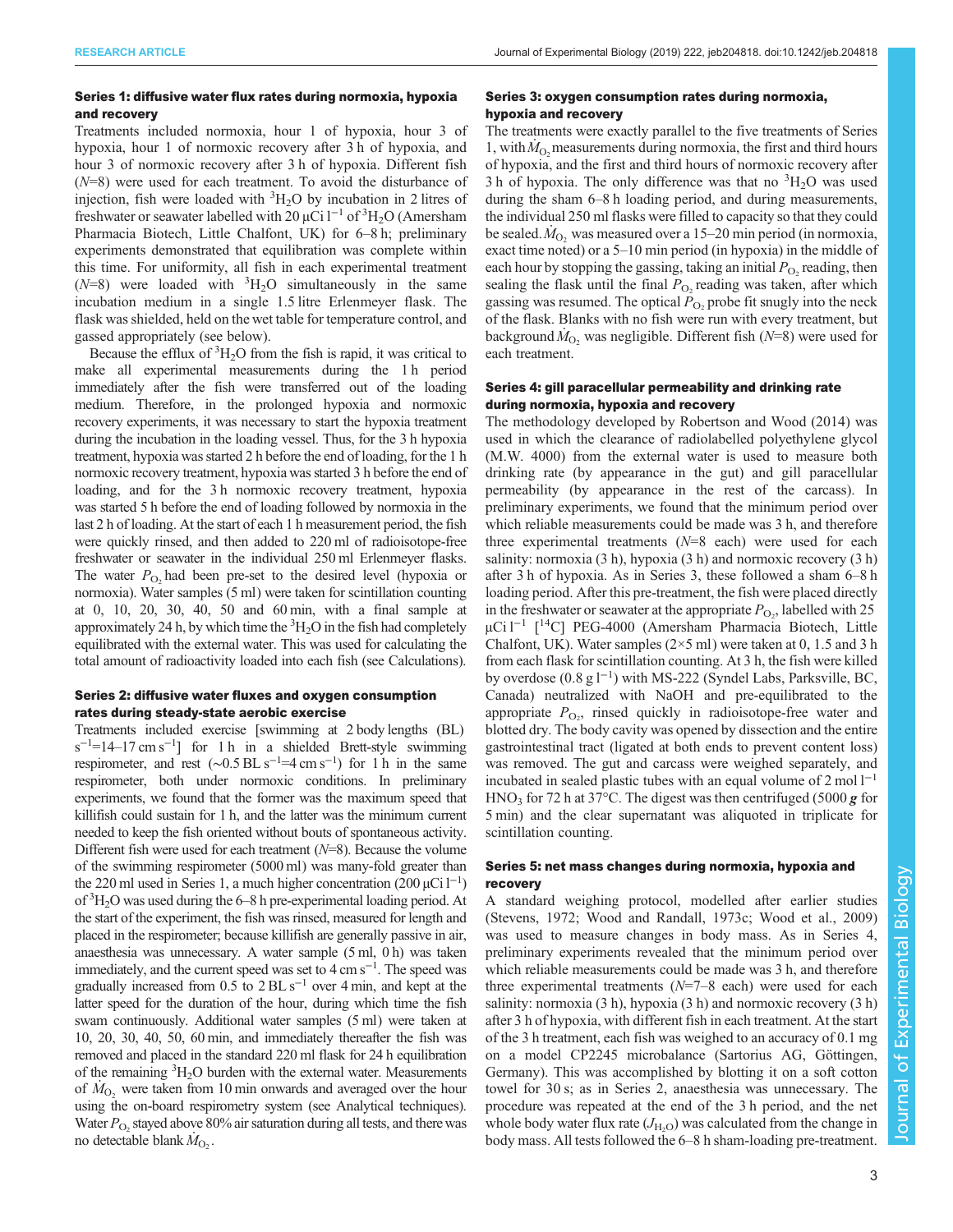#### Series 6: ventilation during normoxia, hypoxia and recovery

Killifish were anaesthetized with neutralized MS-222 (0.3 g  $l^{-1}$  in freshwater or seawater) and implanted with buccal catheters for recording of ventilatory pressure amplitude and frequency. The operation took only 3 min, and was performed in air as the killifish is very hypoxia tolerant. A hole was punched in the rostrum using a 19 gauge hypodermic needle, taking care to avoid the nares, and a short length (2 cm) of Clay-Adams PE 160 tubing (Becton, Dickinson and Co., Franklin Lakes, NJ, USA), heat-flared on the buccal side, was threaded through the hole, and then a slightly longer length (4 cm) of PE50, again heat-flared on the buccal side, was threaded through the PE160 sleeve. The two tubes were pulled snug to the roof of the buccal cavity, cemented together with a drop of cyanoacrylate glue, and then anchored with silk suture at the point of exit from the rostrum. After overnight recovery (there was no mortality) in individual darkened chambers served with flowing normoxic freshwater or seawater, the water-filled internal PE50 catheter was joined via the shaft of a 22 gauge needle to a longer (50 cm) PE50 tubing connected to a pressure transducer system. The fish were then placed in the individual 250 ml flasks, allowed to settle for 1 h under normoxic conditions, and then normoxic control ventilation data were collected for a 5 min period. The animals were subsequently subjected to 3 h of hypoxia followed by 3 h of normoxic recovery. Ventilation data were collected for 5 min periods at 0.5, 1.5 and 2.5 h of each experimental period. Thus, the same fish  $(N=8)$  were followed through normoxia, hypoxia and normoxic recovery.

# Series 7: heart rate during normoxia, hypoxia and recovery

Killifish were anaesthetized with neutralized MS-222 (0.3  $g l^{-1}$ ) as in Series 5 and implanted with electrodes for recording cardiac frequency by impedance. Laminated copper wires (50 cm, AWG #32, Belden, Chicago, IL, USA), stripped at the implantation end, were inserted ventrally as fish hook electrodes on either side of the heart. Externally, the two wires were sutured to the ventral skin with surgical silk, and pigtailed together with light tape. The fish were allowed to recover overnight (there was no mortality though several fish pulled out their wires) in individual darkened chambers served with flowing normoxic freshwater or seawater, then transferred to the individual 250 ml flasks. The wires were connected to an impedance converter. After a 1 h settling period under normoxic conditions, normoxic control heart rates were recorded for a 5 min period. The animal was then subjected to 3 h of hypoxia followed by 3 h of normoxic recovery. Heart rate data were collected for 5 min periods at 0.5, 1.5 and 2.5 h of each experimental period. As in Series 6, the same fish  $(N=7)$  were followed through normoxia, hypoxia and normoxic recovery.

# Radioactivity measurements

All <sup>3</sup>H<sub>2</sub>O radioactivity measurements were made with a Packard Tri-Carb 4910TR scintillation counter (Perkin-Elmer, Wellesley, MA, USA) using 5 ml water plus 10 ml of Ecolume fluor (MP Biomedicals, St Louis, MO, USA). Tests showed that quench was constant so no correction was made. All  $[^{14}C]PEG-4000$ radioactivity measurements were made with a Beckman LS6500 scintillation counter (Beckman Coulter, Fullerton, CA, USA) using 2 ml of aqueous sample (water, tissue digest or tissue digest made up to 2 ml with 2.0 mol l−<sup>1</sup> HNO3) plus 10 ml of Packard Ultima Gold AB fluor (Perkin-Elmer, Wellesley, MA, USA). Tissue digests were quench-corrected to the same counting efficiency as water samples using a quench curve constructed with various amounts of tissue digest.

#### Physiological recordings

All oxygen measurements were made with a YSI Optical Probe and Digital Professional Series meter (YSI, Yellow Springs, OH, USA), except in Series 2, in which swimming experiments were performed in a Loligo SW10060 swim tunnel respirometer (Loligo Systems, Viborg, Denmark) fitted with a fibre optic dipping probe (PreSens Precision Sensing, Regensburg, Germany) connected to a Witrox minisensor oxygen meter running on AutoResp™ 2.1.0 software (Loligo Systems). The system was calibrated as described by [Stieglitz et al. \(2016\).](#page-11-0) Recordings of ventilatory pressure were made with DA100C transducers connected to an MP150 data acquisition system (Biopac Systems Inc., Goleta, CA, USA). The transducers were calibrated against a column of water. Recordings of heart rate were made with a 2991 impedance converter (Transmed Corporation, Fullerton, CA, USA).

#### Calculations

In Series 1 and 2, the rate constant of  ${}^{3}H_{2}O$  turnover was calculated from the exponential rate of decline in total  ${}^{3}H_{2}O$  radioactivity in the fish ([Evans, 1967\)](#page-10-0):

$$
k_{3\mathrm{H}_2\mathrm{O}} = \frac{\ln R_1 - \ln R_2}{t_1 - t_2},\tag{1}
$$

where  $k_{3H_2O}$  is the rate constant of the efflux (h<sup>-1</sup>), and  $R_1$  and  $R_2$  are total <sup>3</sup>H<sub>2</sub>O radioactivities (cpm) in the fish at times  $t_1$  and  $t_2$  (h).

In practice, the rate constant  $k_{3H_2O}$  was calculated by regression of the natural logarithm of  $R$  against time over the range of linearity (generally 10 to 40 or 50 min after transfer to the experimental chambers). By measuring the  ${}^{3}H_{2}O$  radioactivity in the water after 24 h, when complete equilibration between the fish and the water had occurred, it was possible to accurately calculate the total amount of  ${}^{3}H_{2}O$  radioactivity ( $R_{\text{total}}$ ) in the system, taking into account radioactivity removed in sampling. The volume of the system was taken as the known volume of external water plus the volume of the fish. Therefore, from  $R_{\text{total}}$  and from measurements of  ${}^{3}H_{2}O$ radioactivity appearance in the water at each time interval, it was possible to back-calculate the total  $R$  in the fish at each time during the experiment.

In Series 2 and 3,  $P_{\text{O}_2}$  measurements were converted to  $\text{O}_2$ concentrations in the water using solubility constants from [Boutilier](#page-10-0) [et al. \(1984\)](#page-10-0).  $\dot{M}_{\text{O}_2}$  (µmol  $\text{O}_2$  kg<sup>-1</sup> h<sup>-1</sup>) was calculated as:

$$
\dot{M}_{\text{O}_2} = \frac{(O_{2\text{-}1} - O_{2\text{-}2}) \times V}{M_{\text{b}} \times (t_1 - t_2)},\tag{2}
$$

where V is the volume of the respirometer (1),  $O_{2-1}$  and  $O_{2-2}$  are oxygen concentrations in the water (µmol  $l^{-1}$ ) at times  $t_1$  and  $t_2$  (h), and  $M<sub>b</sub>$  is body mass (g).

In Series 4, gill  $[^{14}$ C]PEG-4000 influx clearance rate ( $C_{\text{PEG}}$ ,  $\mu$ l  $g^{-1} h^{-1}$ ), as an index of paracellular permeability, was calculated as:

$$
C_{\rm PEG} = \frac{\rm PEG_{carcass}}{\rm PEG_{water} \times M_b \times t},\tag{3}
$$

where  $PEG_{\text{carcass}}$  is the PEG in the carcass (cpm) and  $PEG_{\text{water}}$ is the mean water PEG (cpm ml<sup>-1</sup>) and  $t$  is 3 h. Drinking rate (D,  $\mu$ l g<sup>-1</sup> h<sup>-1</sup>) was calculated as:

$$
D = \frac{\text{PEG}_{\text{gut}}}{\text{PEG}_{\text{water}} \times M_{\text{b}} \times t},\tag{4}
$$

where  $PEG_{gut}$  is the total PEG in the gut (cpm) and t is 3 h.

In Series 5, the net whole body water flux rate  $(J_{H_2O}, \mu g^{-1} h^{-1})$ relative to initial body mass (g) was calculated from the initial  $(M<sub>i</sub>)$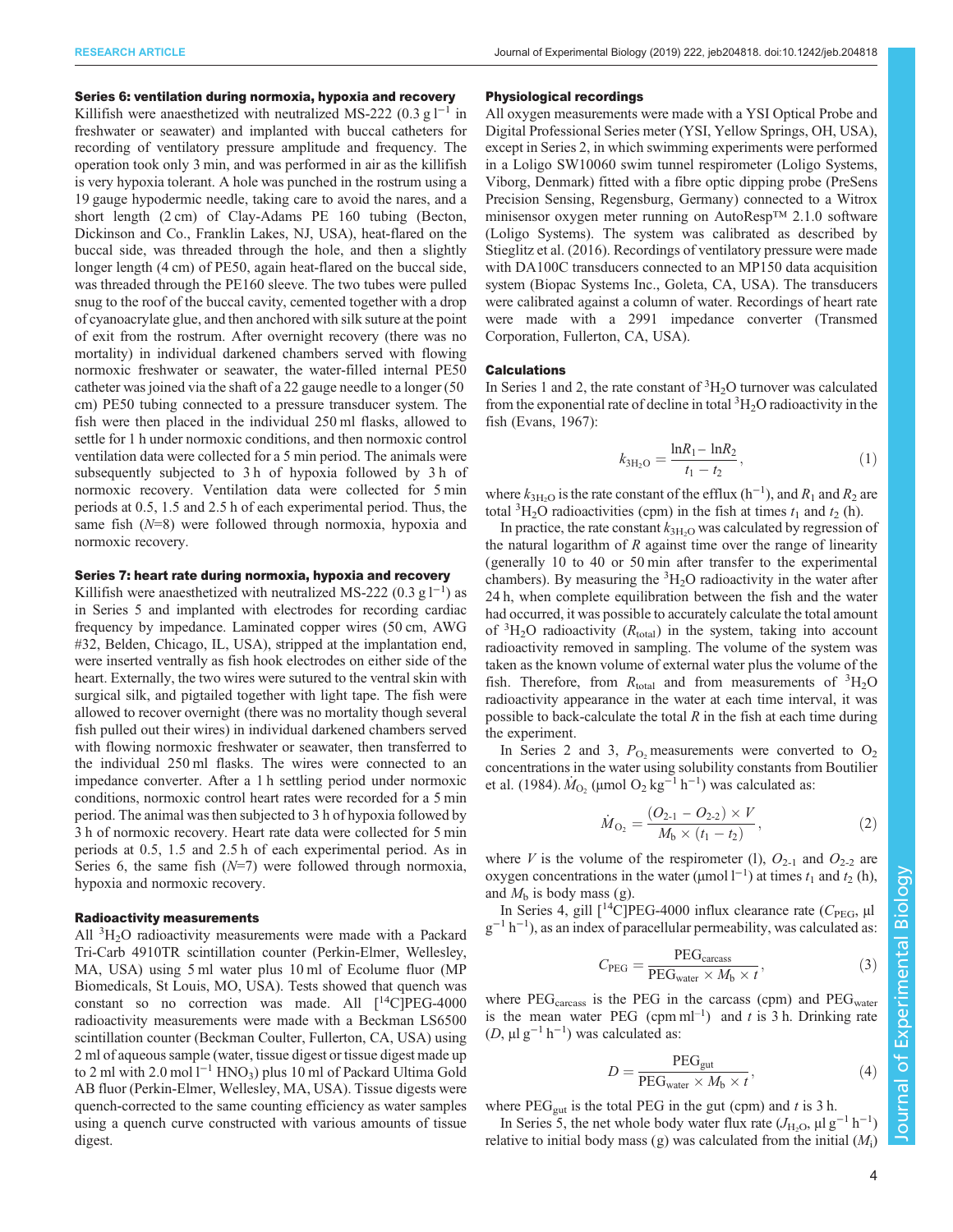<span id="page-4-0"></span>and final  $(M_f)$  body masses (mg), assuming 1 mg=1 µl:

$$
J_{\text{H}_2\text{O}} = \frac{M_i - M_f}{M_i \times t},\tag{5}
$$

where  $t$  is  $3$  h.

In Series 6, the ventilatory index (VI, cm  $H_2O$  min<sup>-1</sup>) was calculated as the product of ventilatory rate (frequency,  $f$ , min<sup>-1</sup>) and buccal pressure amplitude  $(A, \text{ cm H}_2O)$ .

$$
VI = f \times A.
$$
 (6)

#### Statistical analyses

Data are reported as means±1 s.e.m. (N=number of fish). In most experiments, data were analysed by two-way ANOVA, and specific differences were identified by either Dunnett's test (difference from control) or Tukey's test (differences among treatments). One-way repeated-measures ANOVA was employed in Series 6 and 7. All

data were checked for normality (Shapiro–Wilk test) and homogeneity (Bartlett's chi square), and where necessary were subjected to logarithmic or square root transformations. Pair-wise comparisons were made with Student's unpaired t-test or onesample *t*-test, as appropriate. All tests were two-tailed and significance was accepted at  $P<0.05$ .

#### RESULTS

# Diffusive water fluxes, oxygen consumption, paracellular permeability and drinking rates during normoxia, hypoxia and recovery (Series 1, 3 and 4)

In seawater killifish, the rate constant k for  ${}^{3}H_{2}O$  exchange ( $k_{3H_{2}O}$ , Series 1) was approximately  $0.6 h^{-1}$  (i.e. 60% of the body water pool per hour, or approximately 480 µl  $g^{-1}$  h<sup>-1</sup>) under normoxia, and did not change during either hour 1 or hour 3 of hypoxia (Fig. 1A). Upon return to normoxia,  $k_{3\text{H}_2\text{O}}$  fell significantly by approximately one-third during the first hour of recovery, but was restored to



Fig. 1. The effects of hypoxia and normoxic recovery on rates of diffusive water exchange ( $k_\mathrm{3H_2O}$ , Series 1), oxygen consumption (M<sub>O2</sub>, Series 3) and [<sup>14</sup>C]PEG-4000 clearance (C<sub>PEG</sub>, Series 4) of killifish acclimated to either seawater or freshwater. (A) Diffusive water exchange in seawater. (B) Oxygen consumption in seawater. (C) [<sup>14</sup>C]PEG-4000 clearance in seawater. (D) Diffusive water exchange in freshwater. (E) Oxygen consumption in freshwater. (F) [14C]PEG-4000 clearance in freshwater. Fish were exposed to normoxic control conditions, severe hypoxia (10% air saturation) for 1 or 3 h, followed by normoxic recovery for 1 or 3 h. For C<sub>PEG</sub>, measurements were made over 3 h. Data are means±1 s.e.m. (N=8 different fish in each treatment, for each measured parameter). Two-way ANOVA with Dunnett's test (\* represents significant differences from respective normoxic control means) or Tukey's test (# represents significant differences between salinities at the same time). For  $\dot{M}_{\rm O_2}$ , there were overall significant effects of treatment only, whereas for  $k_{\rm 3H_2O}$  and  $C_{\rm PEG}$  there were overall effects of both salinity and treatment.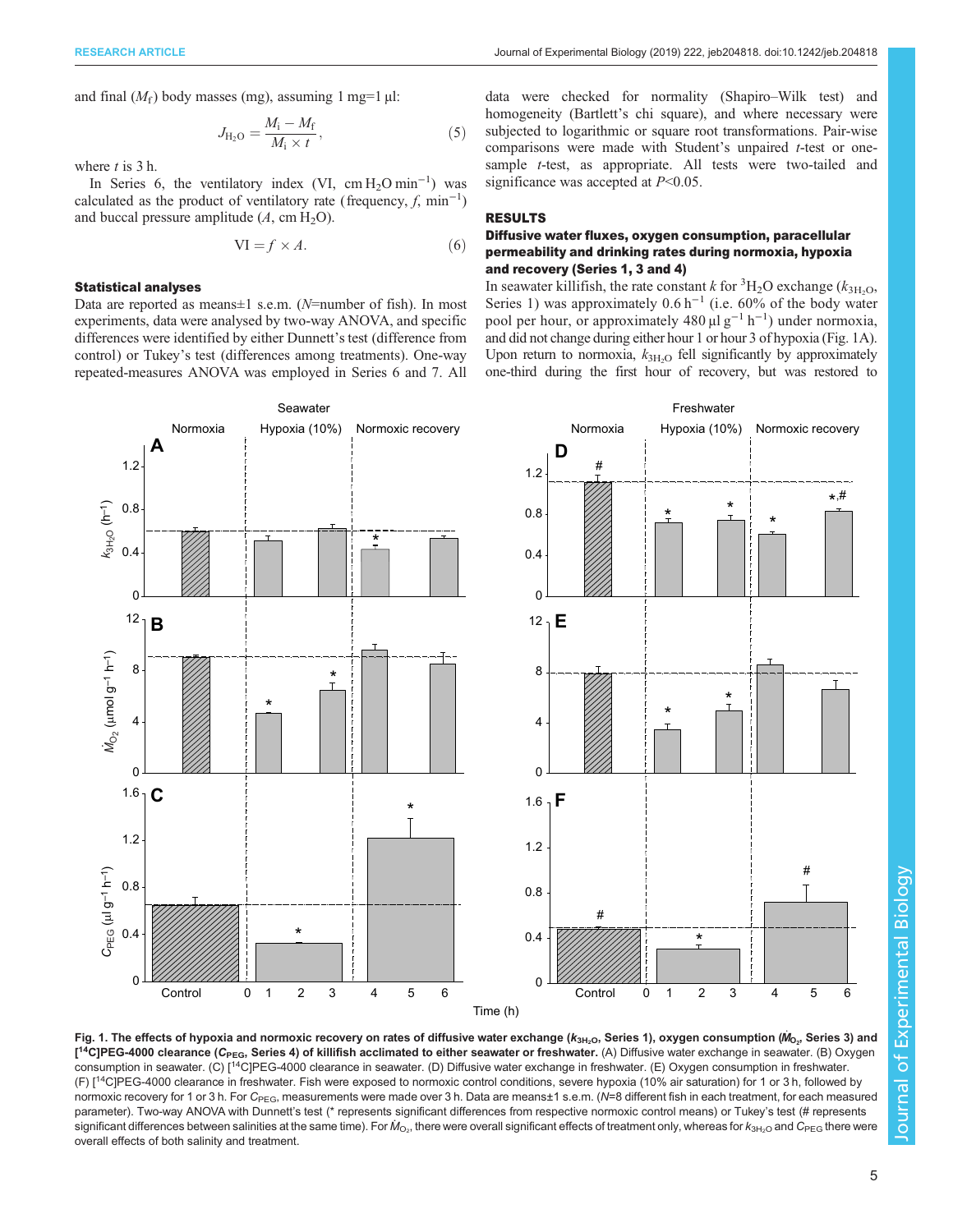<span id="page-5-0"></span>normoxic control values during the final hour.  $M<sub>O<sub>2</sub></sub>$  (Series 3) followed a very different pattern, dropping significantly by approximately 50% from the normoxic control rate of 9 µmol  $g^{-1}$  h<sup>-1</sup> during hour 1 of hypoxia, with partial restoration to approximately 70% by hour 3 ([Fig.](#page-4-0) [1B](#page-4-0)). Upon return to normoxia, control normoxic rates were reestablished during both the first and third hours, with no evidence of overshoot. Paracellular permeability (Series 4), as measured by gill [ $^{14}$ C]PEG-4000 influx clearance rate ( $C_{\text{PEG}}$ ), exhibited yet a different pattern [\(Fig. 1C](#page-4-0)).  $C_{\text{PEG}}$  was approximately 0.65 µl g<sup>-1</sup> h<sup>-1</sup> under normoxia, and decreased significantly by 50% over the 3 h period of hypoxia. However, during the 3 h period of normoxic recovery, there was a massive overshoot of  $C_{\text{PEG}}$  to 188% of control values.

In freshwater killifish,  $k_{3H<sub>2</sub>O}$  (Series 1) was approximately 1.15 h<sup>-1</sup> (i.e. approximately 920 µl g<sup>-1</sup> h<sup>-1</sup>) [\(Fig. 1D](#page-4-0)) under normoxia, significantly higher than in seawater under the same conditions (see [Fig. 1A](#page-4-0)). During both hours 1 and 3 of hypoxia,  $k_{3H_2O}$  was significantly depressed to approximately 65% of control values, and this depression was maintained during both the first and third hours of recovery. Unlike the very different pattern of  $k_{\rm 3H_2O}$  response, absolute rates and changes in  $M<sub>O<sub>2</sub></sub>$  (Series 3) during hypoxia and normoxic recovery ([Fig. 1](#page-4-0)E) were very similar to those in seawater animals (see [Fig. 1](#page-4-0)B). In contrast to diffusive water permeability (i.e.  $k_{3H_2O}$ ), control paracellular permeability ( $C_{\text{PEG}}$ , Series 4) was approximately 0.48  $\mu$ l g<sup>-1</sup> h<sup>-1</sup> ([Fig. 1](#page-4-0)F), significantly lower than the comparable value in seawater (see [Fig. 1](#page-4-0)C). However, the pattern of response to hypoxia was qualitatively similar, with a significant 37% decrease during hypoxia, and a non-significant overshoot to 149% during normoxic recovery ([Fig. 1F](#page-4-0)).

Drinking rates (D), which were measured in the same Series 4 experiments, were substantially higher in seawater killifish (~1.61  $\mu$ l g<sup>-1</sup> h<sup>-1</sup>) than in freshwater animals (~0.20  $\mu$ l g<sup>-1</sup> h<sup>-1</sup>) under normoxia (Fig. 2). Thus,  $D$  was lower than  $C_{\text{PEG}}$  in freshwater, and much greater than  $C_{\text{PEG}}$  in seawater (see [Fig. 1](#page-4-0)C,F). Nevertheless, in both salinities, 3 h of hypoxia had a qualitatively similar effect, virtually obliterating the  $D$  (89–91% inhibition), whereas an overshoot to 252–289% occurred during the 3 h recovery period.

Overall, these experiments indicated that changes in diffusive water permeability and paracellular permeability did not parallel one another during hypoxia and normoxic recovery. Changes in D and  $C_{\text{PEG}}$  were qualitatively similar, decreasing during hypoxia and increasing during normoxic recovery in both seawater and freshwater fish.

# Diffusive water fluxes and oxygen consumption rates during steady-state aerobic exercise (Series 2)

Diffusive water exchange rates [\(Fig. 3\)](#page-6-0), measured in fish at rest but orienting into a gentle current in the 5 litre swim tunnel, were similar to those measured in the 250 ml flasks (see [Fig. 1](#page-4-0)A,D). Again,  $k_{3\text{H}_2\text{O}}$ was significantly lower in seawater ([Fig. 3](#page-6-0)A) than in freshwater [\(Fig. 3C](#page-6-0)), whereas  $M<sub>O</sub>$ , values at rest did not differ between the two salinities ([Fig. 3](#page-6-0)B,D). During steady-state swimming at  $2 BL s^{-1}$ ,



Fig. 2. The effects of hypoxia and normoxic recovery on drinking rates (D, Series 4) of killifish acclimated to either seawater or freshwater. (A) Drinking rate in seawater. (B) Drinking rate in freshwater. Data are means±1 s.e.m. (N=8 different fish in each treatment). Other details as in legend of [Fig. 1.](#page-4-0) The overall effects of both salinity and treatment were significant.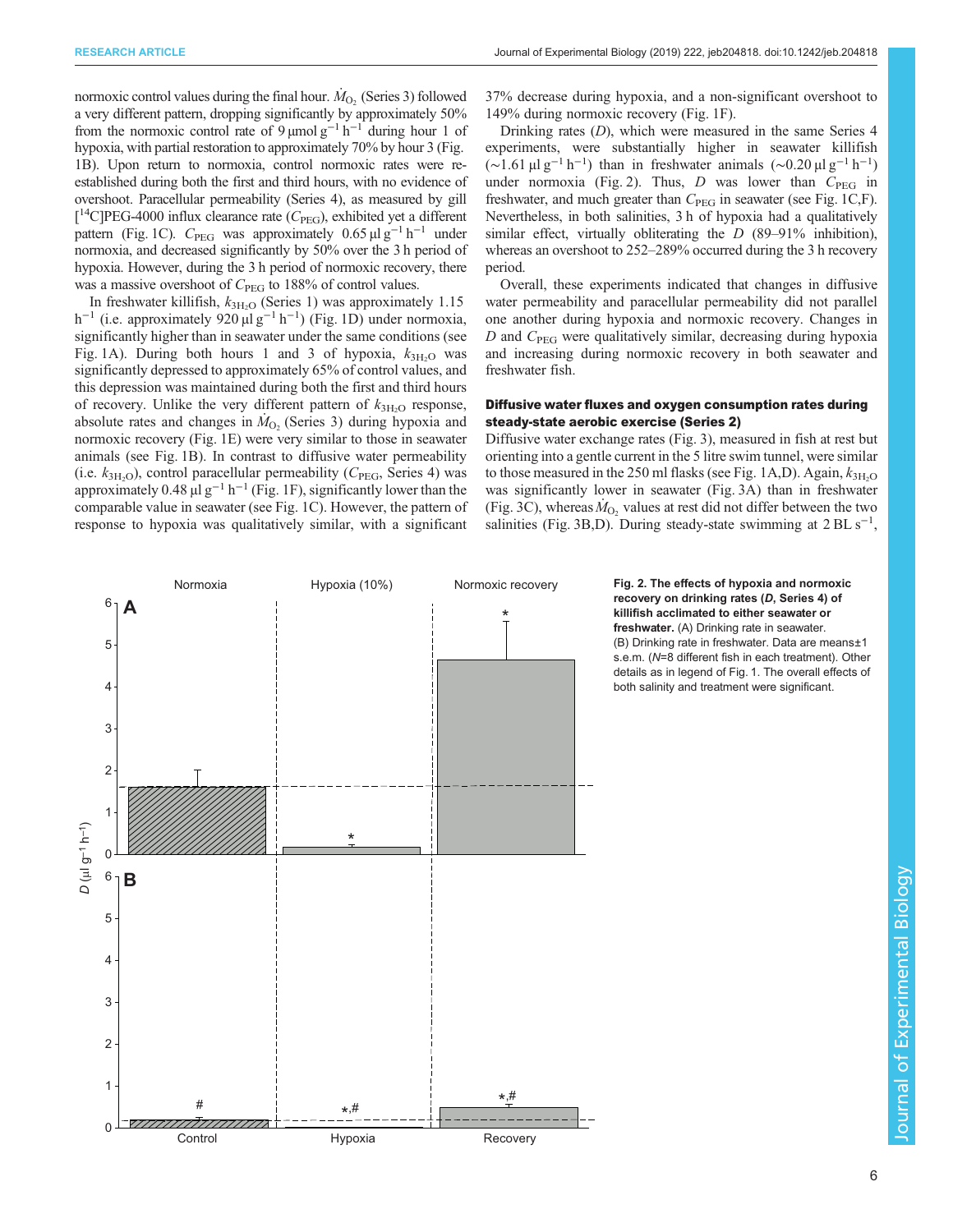<span id="page-6-0"></span>

Fig. 3. The effects of steady-state exercise on rates of diffusive water exchange ( $k_{3{\rm H_2O}},$  Series 2) and oxygen consumption ( $\dot{M}_{\rm O_2}$ ) of killifish acclimated to either seawater or freshwater. (A) Diffusive water exchange in seawater. (B) Oxygen consumption in seawater. (C) Diffusive water exchange in freshwater. (D) Oxygen consumption in freshwater. Measurements were made at rest or during 1 h of swimming at 2 body lengths s−<sup>1</sup> . Data are means±1 s.e.m. (N=8 different fish in each treatment, for each measured parameter). Other details as in legend of [Fig. 1.](#page-4-0) For  $k_{3H_2O}$ , there were overall significant effects of salinity but not swimming, whereas for  $\dot M_{\rm O_2}$  there were overall significant effects of swimming but not salinity, as well as significant interaction.

there was no significant change in  $k_{3H_2O}$ , despite significant increases in  $M<sub>O</sub>$ , to 230% of resting rates in seawater and 150% in freshwater. The swimming  $M<sub>O</sub>$ , values were significantly higher in the seawater killifish, suggesting a higher cost of transport than in freshwater.

The objective of this experiment was to evaluate whether a very different demand on  $M<sub>O</sub>$ , (exercise rather than hypoxia) would cause similar changes in diffusive water permeability. Clearly, it did not in freshwater (see [Fig. 1D](#page-4-0)), though the lack of change in  $k_{3H<sub>2</sub>}$ during swimming in seawater (Fig. 3A) was consistent with the lack of response to hypoxia (cf. [Fig. 1](#page-4-0)A).

# Net mass changes during normoxia, hypoxia and recovery (Series 5)

In Series 5, changes in body mass were used as a measure of net whole body water flux rate over 3 h. In the control normoxic period, changes were not significantly different from zero in either seawater [\(Fig. 4A](#page-7-0)) or freshwater ([Fig. 4](#page-7-0)B), indicating the lack of a handling effect. During hypoxia in freshwater, killifish gained approximately 60 mg g−<sup>1</sup> of original body mass, whereas during hypoxia in seawater, they lost an almost identical amount. These changes were significant relative both to zero and to the control normoxic values. During the normoxic recovery period, in both salinities, changes were not significantly different from zero. Therefore, when these data were converted to net whole body water flux rates  $(J_{H_2O};$  [Fig. 4\)](#page-7-0), this parameter exhibited a pattern which differed from those of both  ${}^{3}H_{2}O$  exchange ([Fig. 1A](#page-4-0)) and paracellular permeability [\(Fig. 1C](#page-4-0)).

During 3 h of hypoxia, seawater fish lost approximately 21  $\mu$ l g<sup>-1</sup> h<sup>-1</sup>, and during normoxic recovery,  $J_{\text{H}_2\text{O}}$  returned to net balance, but the net loss of body water was not restored [\(Fig. 4A](#page-7-0)). Similarly, freshwater fish gained approximately 21 µl g<sup>-1</sup> h<sup>-1</sup> during hypoxia, with a return to zero balance upon restoration of normoxia ([Fig. 4](#page-7-0)B). Thus the net gain of body water was not excreted during the first 3 h of recovery.

# Ventilation and heart rate during normoxia, hypoxia and recovery (Series 6 and 7)

In Series 5, control ventilatory rate in seawater killifish was approximately  $82 \text{ min}^{-1}$  ([Fig. 5A](#page-8-0)), buccal pressure amplitude was approximately  $0.5$  cm  $H<sub>2</sub>O$  ([Fig. 5](#page-8-0)B), and therefore the ventilatory index (VI, the product of frequency×amplitude) was approximately 41 cm H2O min<sup>−</sup><sup>1</sup> [\(Fig. 5](#page-8-0)C). Frequency increased significantly by approximately 35% [\(Fig. 5A](#page-8-0)), amplitude by approximately 140%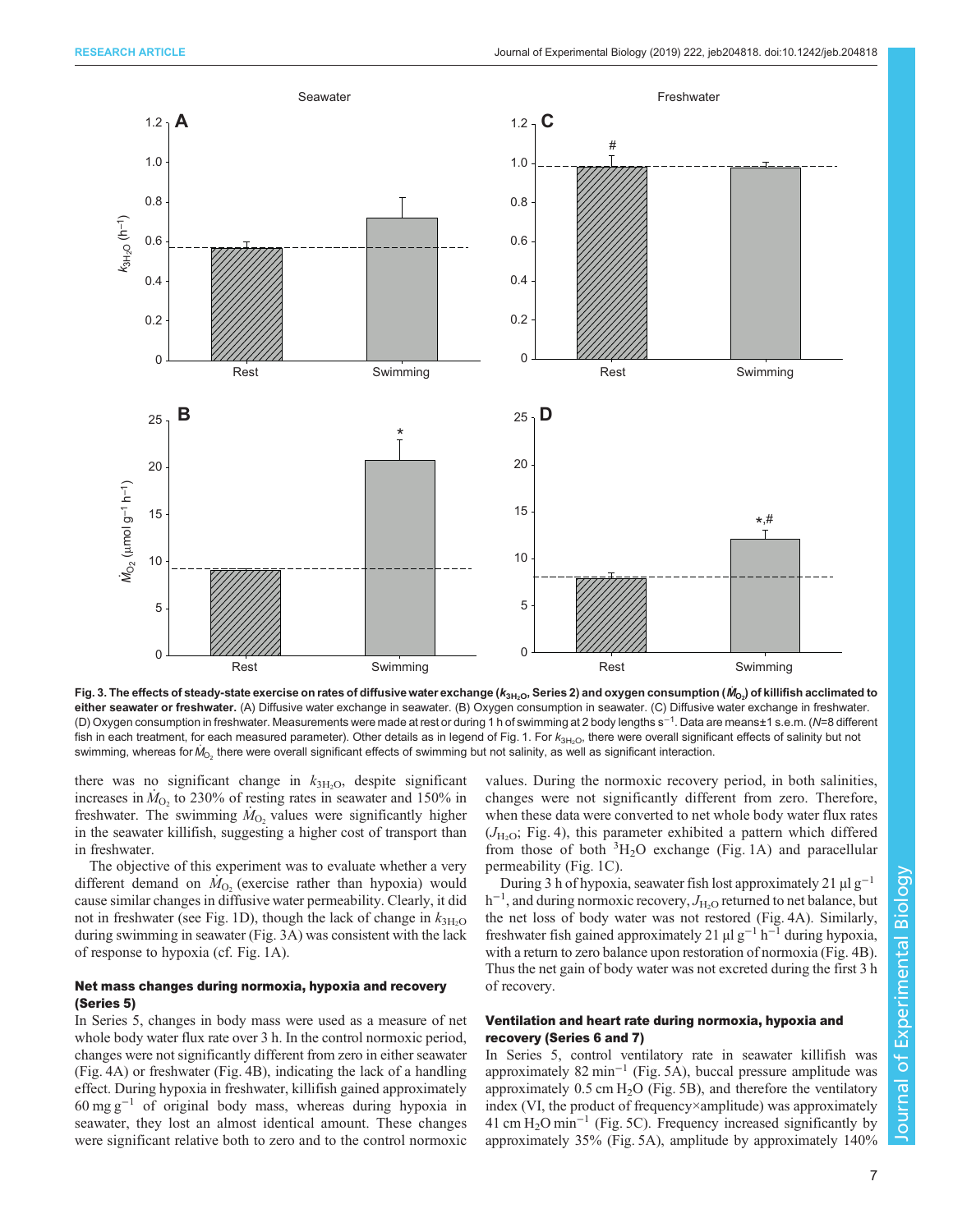<span id="page-7-0"></span>

Fig. 4. The effects of hypoxia and normoxic recovery on net whole body water flux rates  $(J_{H_2O})$  (Series 5) of killifish acclimated to either seawater or freshwater. (A) Net whole body water flux rates in seawater. (B) Net whole body water flux rates in freshwater. Data are means $\pm$ 1 s.e.m. (N=7–8 different fish in each treatment).  $J_{H<sub>2</sub>O}$  was calculated from changes in body mass. Student's one-sample t-test demonstrated that mass changes were not significantly different from zero during normoxic control and normoxic recovery periods in both salinities. Other details as in legend of [Fig. 1.](#page-4-0) The overall effects of both salinity and treatment, as well as their interaction, were significant.

[\(Fig. 5B](#page-8-0)) and VI by approximately 3.2-fold ([Fig. 5](#page-8-0)C) throughout the 3 h of hypoxia, and then returned to control levels throughout the normoxic recovery period. In Series 6, the accompanying cardiac response was a classic bradycardia throughout hypoxia, a slowing of the heart rate by approximately 35% from the control value of approximately 70 min−<sup>1</sup> , with a return to control values throughout normoxic recovery ([Fig. 5](#page-8-0)D).

Patterns in freshwater fish were qualitatively similar, with significant increases in ventilation and decreases in heart rate throughout hypoxia, and a return to control values throughout recovery ([Fig. 5E](#page-8-0),F,G,H). However, the control ventilation frequency in normoxia (∼104 min−<sup>1</sup> ) was significantly higher than for seawateracclimated fish, whereas the control pressure amplitude (∼0.85 cm  $H<sub>2</sub>O$ ) and VI (88 cm  $H<sub>2</sub>O min<sup>-1</sup>$ ) were non-significantly higher, and the control heart rate (∼60 min−<sup>1</sup> ) was non-significantly lower. There were no significant differences between the two salinities in any of these parameters during hypoxia, but a significantly lower heart rate during normoxic recovery in the freshwater-adapted animals [\(Fig. 5](#page-8-0)H).

These ventilatory and cardiac measurements confirmed that killifish were indeed attempting to improve  $O_2$  uptake during severe hypoxia rather than shutting down. The qualitatively similar patterns between seawater and freshwater further demonstrated that differences in diffusive water exchange responses between salinities [\(Fig. 1](#page-4-0)A versus [1D](#page-4-0)), and particularly the persistence of reduced exchange throughout normoxic recovery in freshwater [\(Fig. 1](#page-4-0)D) could not be explained by differences in cardio-ventilatory responses.

# **DISCUSSION**

#### **Overview**

Our results show that the osmorespiratory compromise during severe hypoxia in the killifish is complex, multi-faceted and salinity-dependent, with important differences from the previously studied trout and oscar. With respect to our original hypotheses, we had predicted that, as a species with exceptional tolerance to hypoxia, the killifish would reduce diffusive water permeability during hypoxia, without changing gill paracellular permeability, while simultaneously making ventilatory and cardiac adjustments to improve  $\dot{M}_{O_2}$ . Only part of this hypothesis was confirmed. The expected ventilatory and cardiac changes occurred, and gill diffusive water fluxes were decreased in freshwater killifish during hypoxia, as in the oscar but in contrast to the trout. However, the reduction was maintained during normoxic recovery, unlike the oscar. In both freshwater and seawater, paracellular permeability also decreased, again unlike the oscar. Despite these apparent homeostatic responses, killifish exhibited a net mass loss during hypoxia in seawater, and a net mass gain during hypoxia in freshwater, changes that were not corrected during normoxic recovery. The net whole body water flux rates calculated from these data were much higher than in the oscar, again contrary to one of our original hypotheses. However, as predicted, drinking rates were substantially reduced during hypoxia. Our hypothesis that diffusive water exchange would not decrease during exercise (in contrast to hypoxia) was also confirmed. Furthermore, the diffusive water permeability under normoxia was higher in freshwater than in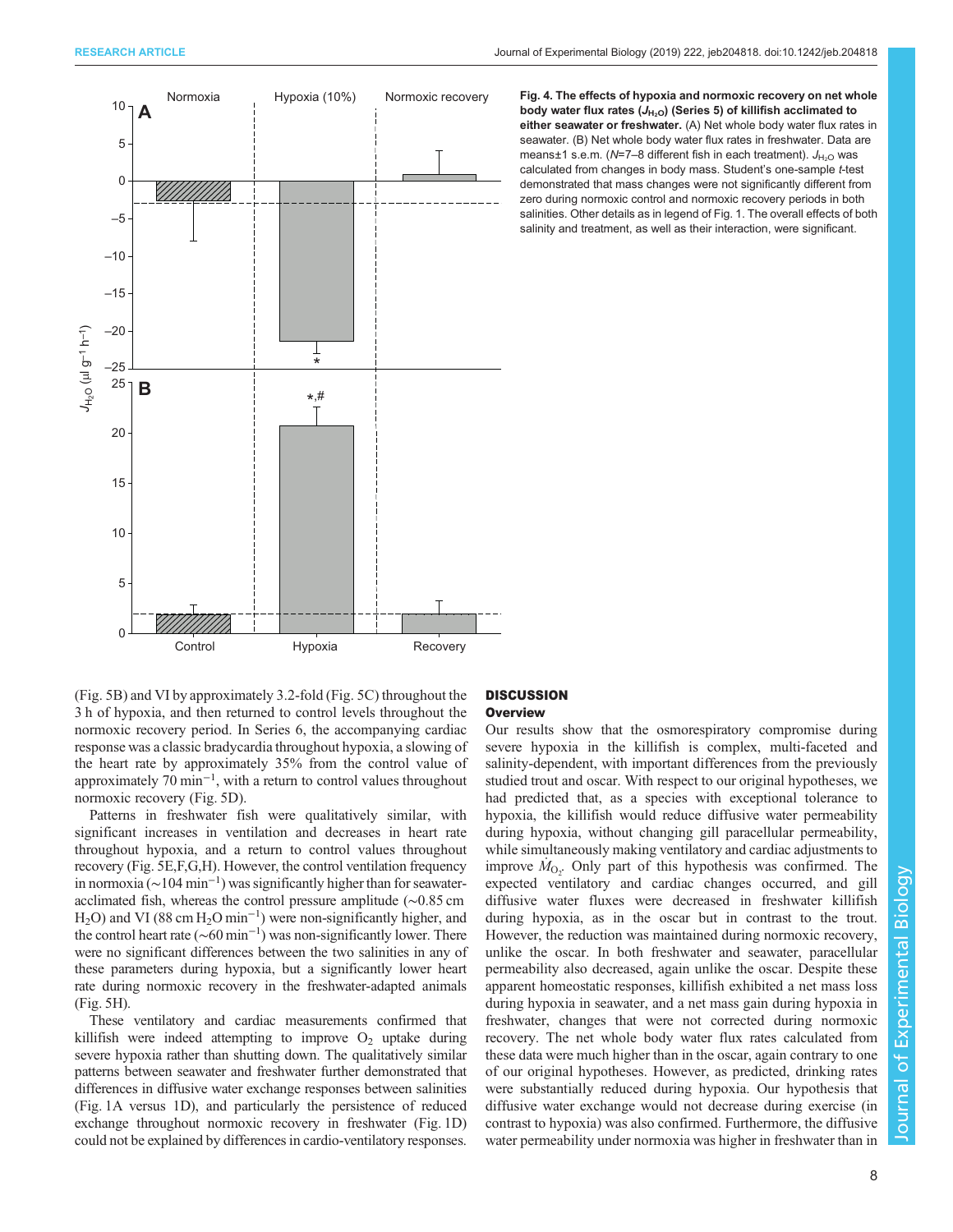<span id="page-8-0"></span>

Fig. 5. The effects of hypoxia and normoxic recovery on ventilatory parameters (Series 6) and heart rate (Series 7) of killifish acclimated to either seawater or freshwater. (A,E) ventilation rate (f); (B,F) buccal pressure amplitude (A); (C,G) ventilatory index (VI) and (D,H) heart rate ( $f_H$ ). Means±1 s.e.m. (N=8 in Series 5, N=7 in Series 6; in both, the same fish were followed throughout normoxia, hypoxia and normoxic recovery). One-way repeated-measures ANOVA with Dunnett's test [\* represents significant differences (P<0.05) from normoxic control mean] and unpaired Student's test (# represents significant differences between salinities at the same time).

seawater killifish and changed to a greater extent during hypoxia, all in accord with predictions. While answering our hypotheses, our data highlight several paradoxes in our current understanding of water regulation in fish.

# The cardio-respiratory response to hypoxia and normoxic recovery

The level of hypoxia used (10% air saturation=2.1 kPa=15 Torr) was below the critical  $O_2$  tension ( $P_{\text{crit}}$ ) reported in several recent studies on F. heteroclitus (reviewed by [Wood, 2018](#page-11-0)). This was confirmed by the 50% fall in  $M<sub>O<sub>2</sub></sub>$  during the first hour [\(Fig. 1](#page-4-0)B,E). Ventilation and heart rate (Fig. 5) were recorded to ensure that killifish were not simply shutting down during hypoxia, as seen in some species [\(Richards, 2009\)](#page-11-0). Clearly, this was not the case. Rather, killifish exhibited a vigorous hyperventilation, in which elevations in ventilatory amplitude dominated, and were able to increase  $M<sub>O</sub>$ , by the third hour of maintained hypoxia [\(Fig. 1](#page-4-0)B,E). These ventilatory changes, as well as the observed bradycardia, are typical adaptive responses of many teleosts to hypoxia [\(Perry et al.,](#page-11-0) [2009](#page-11-0); [Farrell and Richards, 2009](#page-10-0)). Routine activity [\(Chapman and](#page-10-0) [McKenzie, 2009\)](#page-10-0) and tissue  $O_2$  demand [\(Richards, 2009](#page-11-0)) may also have been suppressed, as there was no evidence of a post-hypoxia oxygen debt. Interestingly, freshwater killifish appeared to exhibit higher ventilation and lower heart rates than seawater animals, both at rest and during hypoxic challenge (Fig. 5), yet consumed less  $O<sub>2</sub>$ during steady-state swimming ([Fig. 3B](#page-6-0),D). A detailed examination of salinity effects on cardio-respiratory function in F. heteroclitus would be informative. Other adaptive responses to hypoxia likely involved improvement in the functional permeability of the gills to  $O<sub>2</sub>$  (e.g. increased lamellar perfusion and functional surface area, thinning of diffusion distance), as well as improvements in blood– O2 affinity and capacity ([Perry and Wood, 1989; Wells, 2009](#page-11-0); [Farrell and Richards, 2009](#page-10-0)).

# Diffusive water fluxes, branchial [14C]PEG-4000 clearance rates and drinking rates as indicators of the osmorespiratory compromise during hypoxia

As outlined in the Introduction, diffusive water flux probably occurs through the entire gill surface, so may be dominated by the transcellular pathway, whereas osmotic water flux is thought to be dominated by bulk flow through the paracellular pathway. We therefore measured  ${}^{3}H_{2}O$  water exchange  $(k_{3H_{2}O})$  as a direct measure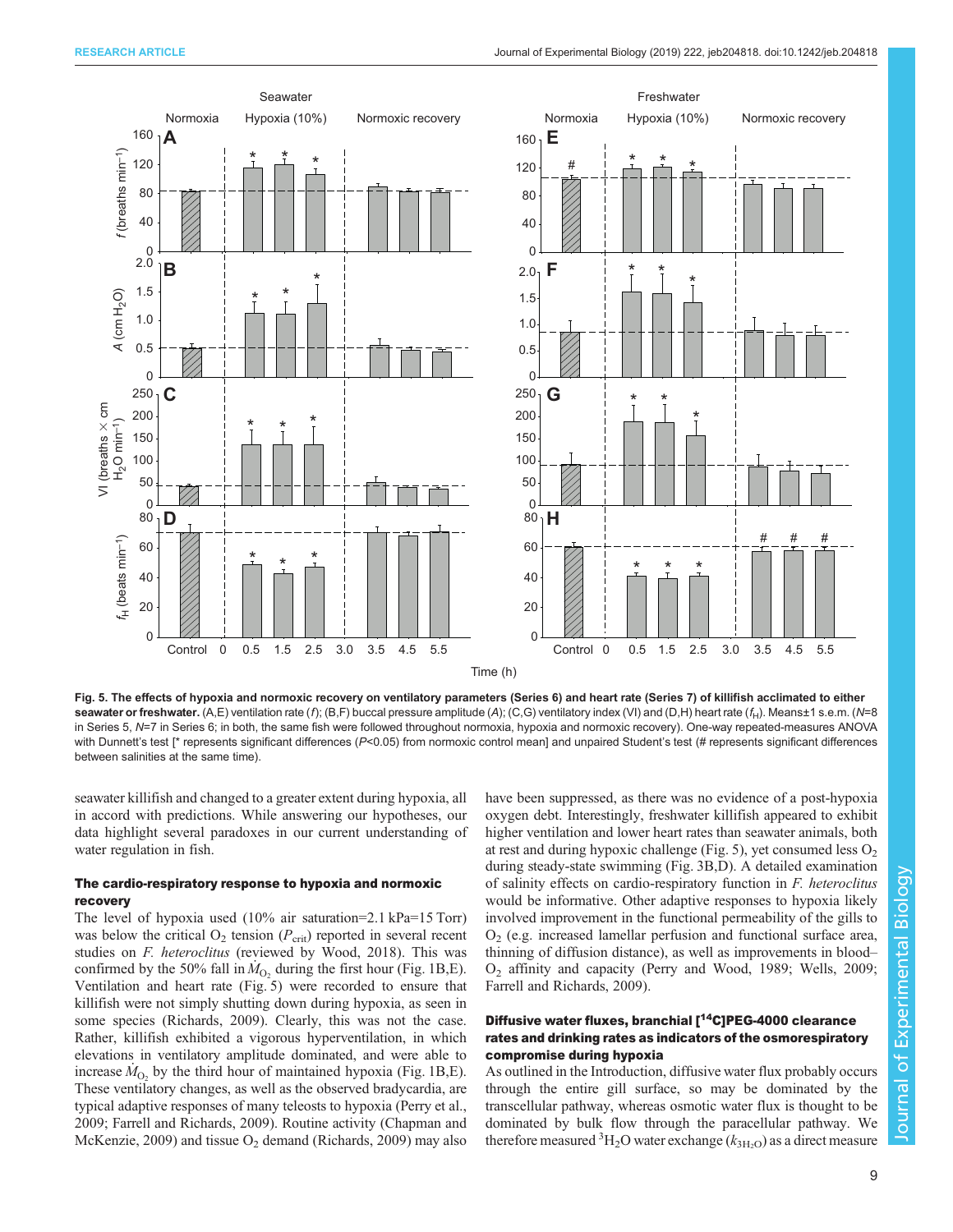of diffusive water flux, and PEG-4000 clearance  $(C_{\text{PEG}})$  as a proxy for the latter. As a point of clarification,  $C_{\text{PEG}}$  values are not a measure of water flux, but rather an indicator of the permeability of the paracellular pathway. With a molecular weight 250-fold smaller than PEG-4000 and a prevailing osmotic gradient, water would be expected to move through the pathway at a much greater rate than PEG-4000.

Under control conditions,  $k_{3H_2O}$  was much lower in seawater than in freshwater [\(Fig. 1](#page-4-0)A,D), in general agreement with previous studies [\(Evans, 1969;](#page-10-0) [Motais et al., 1969; Potts and Fleming, 1970; Isaia,](#page-11-0) [1984\)](#page-11-0). This difference correlates with the lower expression of aquaporins in the gills reported in many studies, and may be an adaptation to counter the higher osmotic gradient between the environment and plasma in seawater ([Isaia, 1984; Lignot et al., 2002](#page-11-0); [Cutler et al., 2007;](#page-10-0) [Tipsmark et al., 2010](#page-11-0); [Madsen et al., 2015](#page-11-0); [Breves](#page-10-0) [et al., 2016](#page-10-0)). The absolute values of  $k_{3H_2O}$  measured in freshwater and seawater killifish were reasonably similar to values recorded in a variety of teleost species when adjusted for size and temperature [\(Potts et al., 1967;](#page-11-0) [Evans, 1969](#page-10-0); [Motais et al., 1969](#page-11-0); [Loretz, 1979](#page-11-0); [Onukwufor and Wood, 2018\)](#page-11-0). In contrast to  $k_{3H_2O}$ ,  $C_{\text{PEG}}$  was higher in seawater killifish under normoxia than in freshwater. This agrees with the general belief that the tight junctions in the branchial epithelium in seawater teleosts are 'leaky' to facilitate paracellular  $Na<sup>+</sup>$  efflux between the chloride and accessory cells (e.g. [Wood and](#page-12-0) [Marshall, 1994](#page-12-0); [Wilson and Laurent, 2002\)](#page-11-0) and the observation that the expression levels of claudins are generally lower in the gills of seawater-adapted fish [\(Chasiotis et al., 2012\)](#page-10-0), including F. heteroclitus ([Whitehead et al., 2010](#page-11-0), [2011\)](#page-11-0). There are only a few previous measurements of PEG-4000 permeability in fish gills, all in freshwater [\(Scott et al., 2004](#page-11-0); [Sloman et al., 2004](#page-11-0); [Robertson and](#page-11-0) [Wood, 2014](#page-11-0); [Robertson et al., 2015a](#page-11-0)). The present  $C_{\text{PEG}}$  values are the lowest yet recorded, indeed approximately 65% below the earlier low values of [Scott et al. \(2004\)](#page-11-0) for the same species.

The rapid reduction of  $k_{3H<sub>2</sub>}$  during severe hypoxia in freshwater killifish ([Fig. 1](#page-4-0)A) was similar to that of another hypoxia-tolerant fish, the stenohaline freshwater oscar ([Wood et al., 2009\)](#page-12-0), but differed in persisting throughout 3 h of normoxic recovery. This suggests that the reduction was a regulated phenomenon. However, another hypoxia-tolerant fish, the stenohaline goldfish, exhibited an increase in  $k_{3H_2O}$  during hypoxia [\(Loretz, 1979](#page-11-0)). In seawater killifish,  $k_{3H_2O}$  was not reduced in the face of the same hypoxic challenge though it was slightly lower during the first hour of recovery ([Fig. 1](#page-4-0)D). Perhaps seawater animals were already close to their lower limit for diffusive water permeability. In the oscar, decreased  $k_{3H<sub>2</sub>O}$  was accompanied by reduced ion fluxes; both were attributed to a morphological covering of chloride cells by pavement cells ([Wood et al., 2009;](#page-12-0) [Matey et al., 2011;](#page-11-0) [De Boeck et al., 2013](#page-10-0); [Robertson et al., 2015b\)](#page-11-0). Interestingly, neither the killifish [\(Fig. 3\)](#page-6-0) nor the oscar [\(Robertson et al., 2015a\)](#page-11-0) showed this osmorespiratory compromise during exercise, suggesting that the response is specific to hypoxia in these hypoxia-tolerant species. In the hypoxiaintolerant trout, exactly the opposite occurred during hypoxia: increased  $k_{\rm 3H_2O}$ , increased ion fluxes and uncovering of the chloride cells ([Iftikar et al., 2010](#page-10-0); [Matey et al., 2011](#page-11-0); [Robertson et al.,](#page-11-0) [2015b\)](#page-11-0), though the increased  $k_{3H_2O}$  was attenuated over time [\(Onukwufor and Wood, 2018](#page-11-0)). In the future, examination of gill ion fluxes, morphology, and aquaporin expression during and after hypoxia, across a range of salinities, will be informative. The limited information available suggests that aquaporin 3 expression patterns in the gills may be unusual in killifish, not changing in protein content between freshwater and seawater acclimation, but the effects of hypoxia exposure were not examined [\(Jung et al., 2012](#page-11-0)).

Another important difference between killifish and oscar was the marked reduction in  $C_{\text{PEG}}$  during hypoxia, followed by compensatory overshoot during recovery, in both freshwater and seawater ([Fig. 1C](#page-4-0),F). In the oscar,  $C_{\text{PEG}}$  remained unchanged during these treatments. Clearly,  $C_{\text{PEG}}$  reflects a different pathway from  $k_{3\text{H}_2\text{O}}$ . To our knowledge, the present data provide the first evidence that gill paracellular permeability can be altered by acute changes in  $O<sub>2</sub>$  availability, though it increases with exercise in the trout [\(Robertson and Wood, 2014](#page-11-0)), but not in the oscar ([Robertson et al.,](#page-11-0) [2015a](#page-11-0)). One possible control is the stress hormone cortisol, which is known to increase during acute hypoxia [\(Mommsen et al., 1999\)](#page-11-0) and to decrease gill paracellular permeability through effects on tight junctions [\(Chasiotis et al., 2012\)](#page-10-0).

Seawater teleosts ingest water to counter osmotic losses and thereby maintain internal fluid volume. The process is costly, especially because it necessitates active absorption of NaCl as well as active HCO<sub>3</sub> secretion by the gastrointestinal tract and excretion of the absorbed NaCl at the gills ([Takei and Balment, 2009;](#page-11-0) [Grosell,](#page-10-0) [2011\)](#page-10-0). In freshwater, drinking is essentially counterproductive to fluid volume homeostasis. Therefore, as expected, drinking rates in freshwater killifish were very low relative to seawater individuals [\(Fig. 2\)](#page-5-0), in accord with many previous observations [\(Takei and](#page-11-0) [Balment, 2009\)](#page-11-0). Even in seawater, control normoxic rates were lower than previously reported for this species [\(Potts and Evans,](#page-11-0) [1967; Malvin et al., 1980](#page-11-0); [Scott et al., 2006\)](#page-11-0). Seawater killifish stopped drinking almost entirely during hypoxia, with a compensatory rebound during recovery [\(Fig. 2A](#page-5-0)). This response would help minimize metabolic costs at a time of  $O<sub>2</sub>$  limitation. Interestingly, the same pattern was seen with the very low drinking rate in freshwater [\(Fig. 2B](#page-5-0)). To our knowledge, these responses have not been documented previously, though many other gastrointestinal processes are inhibited by hypoxia [\(Wang et al., 2009\)](#page-11-0). Drinking and volume regulation are under complex control by angiotensin II and a variety of other dipsogenic, as well as antidipsogenic, hormones [\(Takei and Balment, 2009\)](#page-11-0). Future research should probe the proximate mechanism by which hypoxia inhibits drinking.

To ensure that the degree of disturbance was the same for all fish, so as to allow comparisons among different parameters, animals were subjected to the same prior confinement and handling necessitated by the  ${}^{3}H_{2}O$  loading procedure that was unavoidable for the diffusive water flux measurements. This prior treatment did not appear to affect routine  $\dot{M}_O$ , values ([Fig. 1](#page-4-0)B,E) that were well within the ranges reported in other studies on resting killifish under normoxia at comparable temperature (summarized by [Wood, 2018\)](#page-11-0), but it is possible that this disturbance was responsible for the relatively low values of paracellular permeabilities ([Fig. 1C](#page-4-0),F) and drinking rates ([Fig. 2](#page-5-0)) under normoxia discussed earlier.

#### The overall responses in net water balance

The benefit of decreasing both the transcellular ([Fig. 1](#page-4-0)D) and paracellular permeabilities [\(Fig. 1F](#page-4-0)) of the gills in freshwater, and the paracellular permeability in seawater [\(Fig. 1C](#page-4-0)) during hypoxia is obvious – decreased water entry in the former, and decreased water loss in the latter. They may also help reduce passive losses (in freshwater) and gains (in seawater) of major ions. This will minimize osmoregulatory and ionoregulatory costs, at a time when the effective  $O_2$  permeability of the gills is elevated, and the nowlimited  $M<sub>O</sub>$ , must be prioritized to increased cardio-ventilatory demands. In seawater, it allows the killifish to reduce costly drinking [\(Fig. 2A](#page-5-0)), and in freshwater, it likely allows the kidney to reduce its output, as in the oscar [\(Wood et al., 2009](#page-12-0)). If these adjustments are beneficial to osmoregulation and ionoregulation, why are they not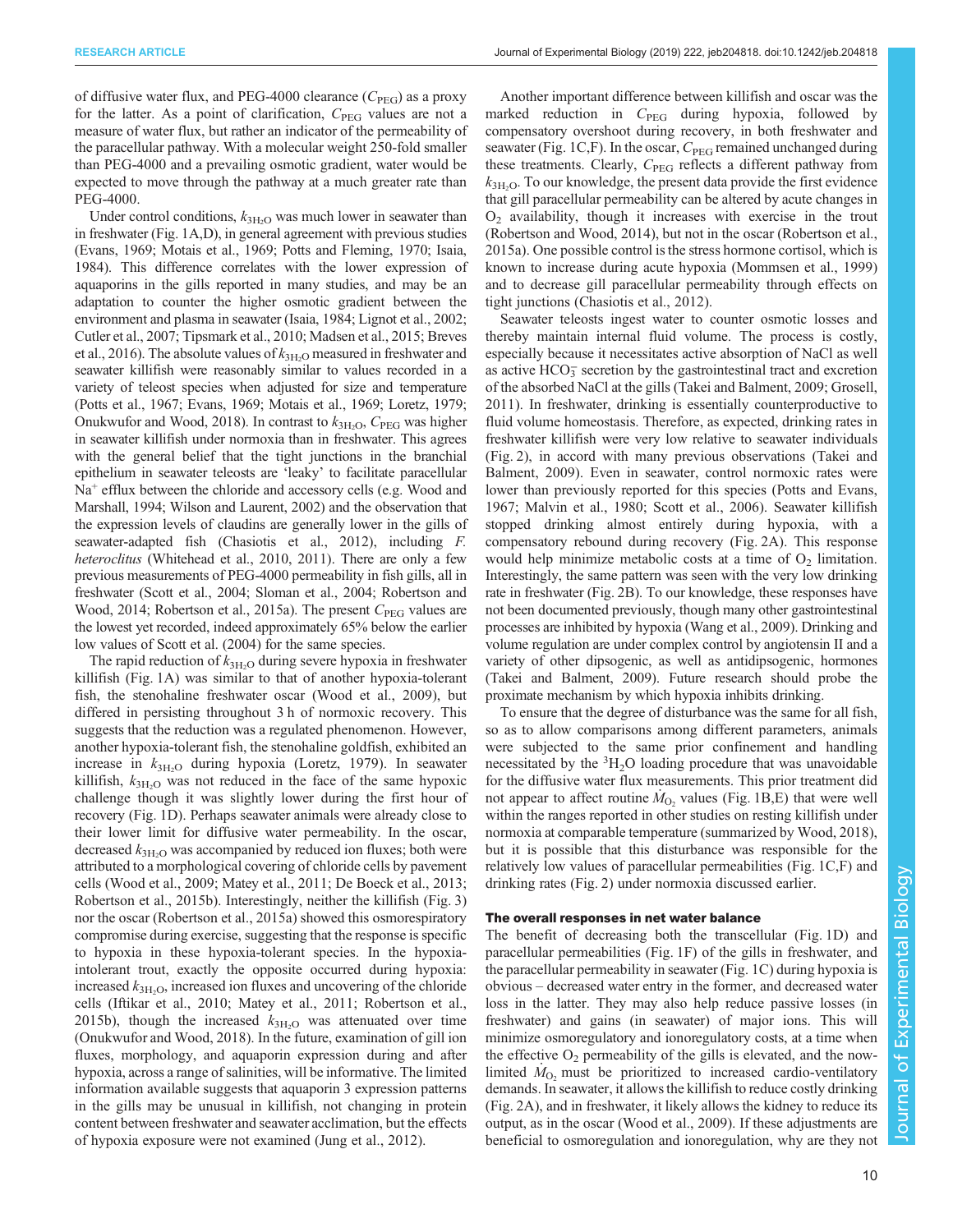<span id="page-10-0"></span>present all the time (i.e. during normoxia)? It may be because they cause other unfavourable effects, such as reductions in nitrogenous waste excretion, as seen in the oscar in freshwater ([Wood et al.,](#page-12-0) [2007](#page-12-0), [2009\)](#page-12-0), and changes in transepithelial potential, which have been documented in the killifish in both freshwater and seawater [\(Wood and Grosell, 2015](#page-11-0)). Potentially, they may also interfere with the ability to acid–base regulate, though to our knowledge, this has not been tested.

In light of these permeability reductions, we might have expected a strong homeostasis of water content during hypoxia, especially in freshwater, similar to that observed in the stenohaline oscar during a comparable hypoxic exposure. However, our measurements of net whole body water flux rates  $(J_{H<sub>2</sub>O})$  demonstrated that this was not the case ([Fig. 4](#page-7-0)B). Freshwater killifish exhibited a rate of net water gain of about 21  $\mu$ l g<sup>-1</sup> h<sup>-1</sup>, 10-fold greater than the 2.1  $\mu$ l g<sup>-1</sup> h<sup>-1</sup> observed in the oscar subjected to an identical hypoxia treatment [\(Wood et al., 2009](#page-12-0)). We are aware of no other data on  $J_{H_2O}$  in hypoxia-exposed fish. However, the rate is identical  $(21 \mu \lg^{-1} h^{-1})$ to that measured when freshwater-acclimated killifish were acutely exposed to seawater ([Kidder et al., 2006](#page-11-0)), and much lower than measured in two other euryhaline species in freshwater during various enforced exercise regimes – the hypoxia-intolerant rainbow trout  $(64 \mu \lg^{-1} h^{-1}$ , [Wood and Randall, 1973c](#page-12-0); 201  $\mu$ l  $g^{-1} h^{-1}$ , [Stevens, 1968](#page-11-0)) and the tilapia (87 µl  $g^{-1} h^{-1}$ , [Stevens,](#page-11-0) [1972\)](#page-11-0). Perhaps euryhalinity constrains the ability to limit net water flux. Comparable data are needed on a range of species varying in hypoxia and salinity tolerance to evaluate this hypothesis.

Interestingly, in seawater killifish, absolute  $J_{H_2O}$  during hypoxia exposure was identical to that in freshwater killifish, but of opposite sign (i.e. net water loss at a rate of 21  $\mu$ l g<sup>-1</sup> h<sup>-1</sup>; [Fig. 4](#page-7-0)A). This occurred despite the approximately two-fold greater osmotic gradient between the environment and body fluids in seawater. Similarly, tilapia exercised in seawater suffered net water loss at the same rate as they gained it during exercise in freshwater [\(Stevens,](#page-11-0) [1972](#page-11-0)). Overall, these data are in accord with lower diffusive water permeability as an adaptation to the higher osmotic gradient in seawater, but not easy to reconcile with the idea that osmotic water flux occurs mainly through the paracellular pathway, which paradoxically must be kept high for  $Na<sup>+</sup>$  efflux in seawater. It is also difficult to understand how net water loss can occur during hypoxia in seawater [\(Fig. 4A](#page-7-0)), despite unchanged diffusive permeability [\(Fig. 1A](#page-4-0)) and decreased paracellular permeability [\(Fig. 1C](#page-4-0)), and even more difficult to understand how net water gain can occur during hypoxia in freshwater [\(Fig. 4B](#page-7-0)) when both permeabilities are reduced ([Fig. 1](#page-4-0)A,C). Normal urine flow is reported to be approximately  $10 \mu \text{g}^{-1} \text{h}^{-1}$  in resting freshwater killifish, and approximately  $0.6 \mu\overline{g}^{-1}h^{-1}$  in resting seawater killifish [\(Stanley and Fleming, 1964](#page-11-0); Fleming and Stanley, 1965). Even if hypoxia completely stopped urine output in freshwater and greatly stimulated it in seawater, simple calculations based on these values and on measured drinking rates [\(Fig. 4](#page-7-0)) indicate that changes in these parameters cannot fully explain the discrepancies. Perhaps it is time to re-assess our understanding of diffusive water exchange and paracellular permeability in fish gills. Considering that fish live in water, it is surprising how little we yet know about how they regulate this substance.

#### Acknowledgements

We thank Dr Sunita Nadella for assistance with statistical analysis and graphing.

# Competing interests

The authors declare no competing or financial interests.

#### Author contributions

Conceptualization: C.M.W., I.M.R., K.L.S., M.G.; Methodology: C.M.W., I.M.R., K.L.S., Y.W., E.M.M., M.D.M.; Validation: K.L.S., Y.W., E.M.M., M.D.M.; Formal analysis: C.M.W.; Investigation: C.M.W.; Resources: C.M.W., B.S.; Data curation: C.M.W., I.M.R., K.L.S., Y.W., E.M.M., M.D.M.; Writing - original draft: C.M.W.; Writing - review & editing: C.M.W., I.M.R., K.L.S., Y.W.; Visualization: C.M.W.; Supervision: C.M.W.; Project administration: C.M.W.; Funding acquisition: C.M.W., M.D.M., B.S., M.G.

#### Funding

Supported by Natural Sciences and Engineering Research Council of Canada (NSERC) Discovery Grants to C.M.W. (RGPIN-2017-03843, RGPIN/473-2012), and by National Institute of Environmental Health Sciences (NIEHS) grant P42 ES007373 to B.S. K.L.S. was supported in part by a University of Miami Maytag Fellowship. M.G. is a Maytag Professor of Ichthyology. Deposited in PMC for release after 12 months.

#### References

- Boutilier, R. G., Heming, T. A. and Iwama, G. K. (1984). Appendix: physicochemical parameters for use in fish respiratory physiology. In Fish Physiology, Vol. 10A (ed. W. S. Hoar and D. Randall), pp. 403-430. Orlando, FL: Academic Press.
- [Breves, J. P., Inokuchi, M., Yamaguchi, Y., Seale, A. P., Hunt, B. L., Watanabe,](https://doi.org/10.1530/JOE-16-0162) [S., Lerner, D. T., Kaneko, T. and Grau, E. G.](https://doi.org/10.1530/JOE-16-0162) (2016). Hormonal regulation of [aquaporin 3: opposing actions of prolactin and cortison in tilapia gill.](https://doi.org/10.1530/JOE-16-0162) J. Endocrinol. 230[, 325-337. doi:10.1530/JOE-16-0162](https://doi.org/10.1530/JOE-16-0162)
- [Burnett, K. G., Bain, L. J., Baldwin, W. S., Callard, G. V., Cohen, S., Di Giulio,](https://doi.org/10.1016/j.cbd.2007.09.001) R. T., Evans, D. H., Gó[mez-Chiarri, M., Hahn, M. E., Hoover, C. A. et al.](https://doi.org/10.1016/j.cbd.2007.09.001) (2007). Fundulus [as the premier teleost model in environmental biology: opportunities for](https://doi.org/10.1016/j.cbd.2007.09.001) [new insights using genomics.](https://doi.org/10.1016/j.cbd.2007.09.001) Comp. Biochem. Physiol. D 2, 257-286. doi:10. [1016/j.cbd.2007.09.001](https://doi.org/10.1016/j.cbd.2007.09.001)
- Chapman, L. J. Mckenzie, D. J. (2009). Behavioral responses and ecological consequences. In Fish Physiology, Vol. 27 (ed. J. G. Richards, A. P. Farrell and C. J. Brauner), pp. 25-77, San Diego, CA: Academic Press.
- [Chasiotis, H., Kolosov, D., Bui, P. and Kelly, S. P.](https://doi.org/10.1016/j.resp.2012.05.020) (2012). Tight junctions, tight [junction proteins and paracellular permeability across the gill epithelium of fishes:](https://doi.org/10.1016/j.resp.2012.05.020) a review. Respir. Physiol. Neurobiol. 184[, 269-281. doi:10.1016/j.resp.2012.05.](https://doi.org/10.1016/j.resp.2012.05.020) [020](https://doi.org/10.1016/j.resp.2012.05.020)
- [Cutler, C. P., Martinez, A.-S. and Cramb, G.](https://doi.org/10.1016/j.cbpa.2006.09.022) (2007). The role of aquaporin 3 in teleost fish. Comp. Biochem. Physiol. A 148[, 82-91. doi:10.1016/j.cbpa.2006.09.](https://doi.org/10.1016/j.cbpa.2006.09.022) [022](https://doi.org/10.1016/j.cbpa.2006.09.022)
- [De Boeck, G., Wood, C. M., Iftikar, F. I., Matey, V., Scott, G. R., Sloman, K. A., de](https://doi.org/10.1242/jeb.082891) [Nazare Paula da Silva, M., Almeida-Val, V. M. F. and Val, A. L.](https://doi.org/10.1242/jeb.082891) (2013). [Interactions between hypoxia tolerance and food deprivation in Amazonian](https://doi.org/10.1242/jeb.082891) oscars, Astronotus ocellatus. J. Exp. Biol. 216[, 4590-4600. doi:10.1242/jeb.](https://doi.org/10.1242/jeb.082891) [082891](https://doi.org/10.1242/jeb.082891)
- Evans, D. H. (1967). Sodium, chloride, and water balance of the intertidal teleost, Xiphister atropurpureus III. The roles of simple diffusion, exchange diffusion, osmosis and active transport. J. Exp. Biol. 47, 525-534.
- Evans, D. H. (1969). Studies on the permeability to water of selected marine, freshwater and euryhaline teleosts. J. Exp. Biol. 50, 689-703.
- [Evans, D. H., Piermarini, P. M. and Choe, K. P.](https://doi.org/10.1152/physrev.00050.2003) (2005). The multifunctional fish gill: [dominant site of gas exchange, osmoregulation, acid-base regulation, and](https://doi.org/10.1152/physrev.00050.2003) [excretion of nitrogenous waste.](https://doi.org/10.1152/physrev.00050.2003) Physiol. Rev. 85, 97-177. doi:10.1152/physrev. [00050.2003](https://doi.org/10.1152/physrev.00050.2003)
- [Farmer, G. J. and Beamish, F. W. H.](https://doi.org/10.1139/f69-277) (1969). Oxygen consumption of Tilapia nilotica [in relation to swimming speed and salinity.](https://doi.org/10.1139/f69-277) J. Fish. Board Can. 26, [2807-2821. doi:10.1139/f69-277](https://doi.org/10.1139/f69-277)
- Farrell, A. P. and Richards, J. G. (2009). Defining hypoxia: an integrative synthesis of the responses of fish to hypoxia. In Fish Physiology, Vol. 27 (ed. J. G. Richards, A. P. Farrell and C. J. Brauner), pp. 487-503, San Diego, CA: Academic Press.
- Fleming, W. R. and Stanley, J. G. [\(1965\). Effects of rapid changes in salinity on the](https://doi.org/10.1152/ajplegacy.1965.209.5.1025) [renal function of a euryhaline teleost.](https://doi.org/10.1152/ajplegacy.1965.209.5.1025) Am. J. Physiol. 209, 1025-1030. doi:10. [1152/ajplegacy.1965.209.5.1025](https://doi.org/10.1152/ajplegacy.1965.209.5.1025)
- Franz, T. J. [\(1968\). On the diffusion of tritiated water through skin.](https://doi.org/10.1038/jid.1968.38) J. Invest. Dermatol. 50[, 260-261. doi:10.1038/jid.1968.38](https://doi.org/10.1038/jid.1968.38)
- Gonzalez, R. J. and McDonald, D. G. (1992). The relationship between oxygen consumption and ion loss in a freshwater fish. J. Exp. Biol. 163, 317-332.
- Gonzalez, R. J. and McDonald, D. G. (1994). The relationship between oxygen uptake and ion loss in fish from diverse habitats. J. Exp. Biol. 190, 95-108.
- Grosell, M. (2011). The role of the gastrointestinal tract in salt and water balance. In Fish Physiology, Vol. 30 (ed. M.G. Grosell, A. P. Farrell and C. J. Brauner), pp. 135-164. San Diego, CA: Academic Press.
- Hofmann, E. L. and Butler, D. G. (1979). The effect of increased metabolic rate on renal function in the rainbow trout. Salmo gairdneri, J. Exp. Biol. 82, 11-23.
- [Iftikar, F. I., Matey, V. and Wood, C. M.](https://doi.org/10.1086/648566) (2010). The ionoregulatory responses to [hypoxia in the freshwater rainbow trout](https://doi.org/10.1086/648566) Oncorhynchus mykiss. Physiol. Biochem. Zool. 83[, 343-355. doi:10.1086/648566](https://doi.org/10.1086/648566)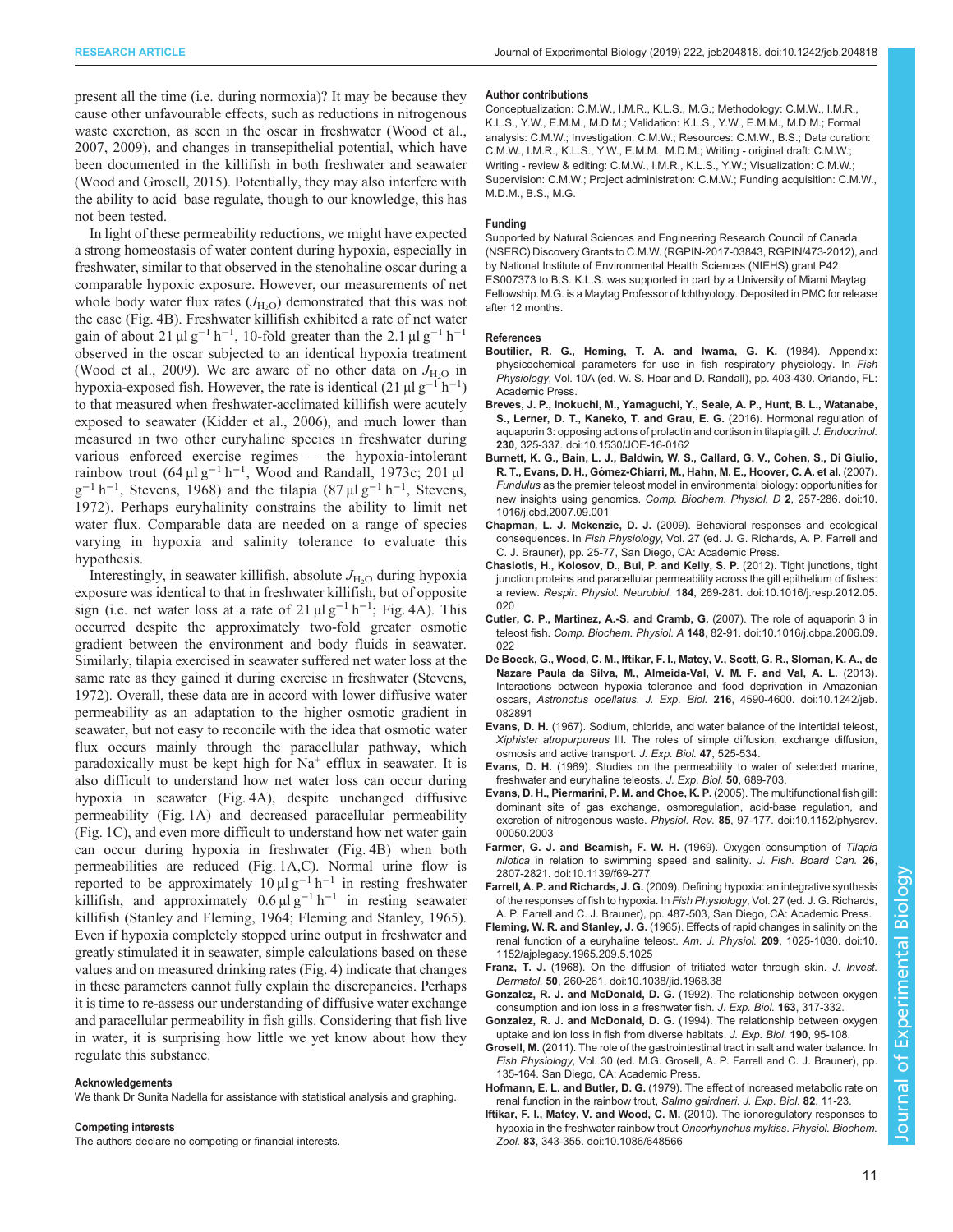- <span id="page-11-0"></span>Isaia, J. (1984). Water and nonelectrolyte permeation. In Fish Physiology, Vol. 10B (ed. W. S. Hoar and D. J. Randall), pp. 1-38. New York: Academic Press.
- [Jung, D., Sato, J. D., Shaw, J. R. and Stanton, B. A.](https://doi.org/10.1016/j.cbpa.2011.11.014) (2012). Expression of [aquaporin 3 in gills of the Atlantic killifish \(](https://doi.org/10.1016/j.cbpa.2011.11.014)Fundulus heteroclitus): effects of seawater acclimation. [Comp. Biochem. Physiol. A](https://doi.org/10.1016/j.cbpa.2011.11.014) 161, 320-326. doi:10.1016/j. [cbpa.2011.11.014](https://doi.org/10.1016/j.cbpa.2011.11.014)
- [Kidder, G. W., , III, Petersen, C. W. and Preston, R. L.](https://doi.org/10.1002/jez.a.252) (2006). Energetics of [osmoregulation: II. Water flux and osmoregulatory work in the euryhaline fish,](https://doi.org/10.1002/jez.a.252) Fundulus heteroclitus. J. Exp. Zool. 305A[, 318-327. doi:10.1002/jez.a.252](https://doi.org/10.1002/jez.a.252)
- Kobayashi, K. A. and Wood, C. M. (1980). The response of the kidney of the freshwater rainbow trout to true metabolic acidosis. J. Exp. Biol. 84, 227-244.
- [Kwong, R. W. M., Kumai, Y. and Perry, S. F.](https://doi.org/10.1371/journal.pone.0070764) (2013). The role of aquaporin and tight [junction proteins in the regulation of water movement in larval zebrafish \(](https://doi.org/10.1371/journal.pone.0070764)Danio rerio). PloS ONE 8[, e70764. doi:10.1371/journal.pone.0070764](https://doi.org/10.1371/journal.pone.0070764)
- [Lignot, J. H., Cutler, C. P., Hazon, N. and Cramb, G.](https://doi.org//10.1016/j.ygcen.2007.01.031) (2002). Immunolocalisation of [aquaporin 3 in the gill and the gastrointestinal tract of the European eel](https://doi.org//10.1016/j.ygcen.2007.01.031) Anguilla anguilla (L.). J. Exp. Biol. 205[, 2653-2663. doi:/10.1016/j.ygcen.2007.01.031](https://doi.org//10.1016/j.ygcen.2007.01.031)
- Loretz, C. A. (1979). Water exchange across fish gills: the significance of tritiatedwater flux measurements. J. Exp. Biol. 79, 147-162.
- [Madsen, S. S., Engelund, M. B. and Cutler, C. P.](https://doi.org/10.1086/BBLv229n1p70) (2015). Water transport and [functional dynamics of aquaporins in osmoregulatory organs of fishes.](https://doi.org/10.1086/BBLv229n1p70) Biol. Bull. 229[, 70-92. doi:10.1086/BBLv229n1p70](https://doi.org/10.1086/BBLv229n1p70)
- Malvin, R. L., Schiff, D. and Eiger, S. [\(1980\). Angiotensin and drinking rates in the](https://doi.org/10.1152/ajpregu.1980.239.1.R31) euryhaline killifish. Am. J. Physiol. 239[, R31-R34. doi:10.1152/ajpregu.1980.239.](https://doi.org/10.1152/ajpregu.1980.239.1.R31) [1.R31](https://doi.org/10.1152/ajpregu.1980.239.1.R31)
- [Matey, V., Iftikar, F. I., De Boeck, G., Scott, G. R., Sloman, K. A., Almeida-Val,](https://doi.org/10.1139/z11-002) V. M. F., Val, A. L. and Wood, C. M. [\(2011\). Gill morphology and acute hypoxia:](https://doi.org/10.1139/z11-002) [responses of mitochondria-rich, pavement, and mucous cells in the Amazonian](https://doi.org/10.1139/z11-002) oscar (Astronotus ocellatus[\) and the rainbow trout \(](https://doi.org/10.1139/z11-002)Oncorhynchus mykiss), two [species with very different approaches to the osmo-respiratory compromise.](https://doi.org/10.1139/z11-002) Can. J. Zool. 89[, 307-324. doi:10.1139/z11-002](https://doi.org/10.1139/z11-002)
- [Mommsen, T. P., Vijayan, M. M. and Moon, T. W.](https://doi.org/10.1023/A:1008924418720) (1999). Cortisol in teleosts: [dynamics, mechanisms of action, and metabolic regulation.](https://doi.org/10.1023/A:1008924418720) Rev. Fish Biol. Fish. 9[, 211-268. doi:10.1023/A:1008924418720](https://doi.org/10.1023/A:1008924418720)
- Motais, R., Isaia, J., Rankin, J. C. and Maetz, J. (1969). Adaptive changes of the water permeability of the teleostean gill epithelium in relation to external salinity. J. Exp. Biol. 51, 529-546.
- Nilsson, S. (1986). Control of gill blood flow. In Fish Physiology: Recent Advances (ed. S. Nilsson and S. Holmgren), pp. 87-101. London: Croom Helm.
- Onukwufor, J. O. and Wood, C. M. [\(2018\). The osmorespiratory compromise in](https://doi.org/10.1016/j.cbpa.2018.02.002) rainbow trout (Oncorhynchus mykiss[\): the effects of fish size, hypoxia,](https://doi.org/10.1016/j.cbpa.2018.02.002) [temperature and strenuous exercise on gill diffusive water fluxes and sodium](https://doi.org/10.1016/j.cbpa.2018.02.002) net loss rates. [Comp. Biochem. Physiol. A](https://doi.org/10.1016/j.cbpa.2018.02.002) 219-220, 10-18. doi:10.1016/j.cbpa. [2018.02.002](https://doi.org/10.1016/j.cbpa.2018.02.002)
- Pappenheimer, J. R. and Reiss, K. Z. [\(1987\). Contribution of solvent drag through](https://doi.org/10.1007/BF02209145) [intercellular junctions to absorption of nutrients by the small intestine of the rat.](https://doi.org/10.1007/BF02209145) J. Membr. Biol. 100[, 123-136. doi:10.1007/BF02209145](https://doi.org/10.1007/BF02209145)
- Perry, S. F. and Wood, C. M. [\(1989\). Control and coordination of gas transfer in](https://doi.org/10.1139/z89-419) fishes. Can. J. of Zool. 67[, 2961-2970. doi:10.1139/z89-419](https://doi.org/10.1139/z89-419)
- Perry, S. F., Jonz, M. G. and Gilmour, K. M. (2009). Oxygen sensing and the hypoxic ventilatory response. In Fish Physiology, Vol. 27 (eds J. G. Richards, A. P. Farrell and C. J. Brauner), pp. 193-253. San Diego, CA: Academic Press.
- Postlethwaite, E. and McDonald, D. G. (1995). Mechanisms of Na<sup>+</sup> and Cl<sup>−</sup> regulation in freshwater-adapted rainbow trout (Oncorhynchus mykiss) during exercise and stress. J. Exp. Biol. 198, 295-304.
- Potts, W. T. W. and Evans, D. H. [\(1967\). Sodium and chloride balance in the killifish](https://doi.org/10.2307/1539836) Fundulus heteroclitus. Biol. Bull. 133[, 411-425. doi:10.2307/1539836](https://doi.org/10.2307/1539836)
- Potts, W. T. W. and Fleming, W. R. (1970). The effects of prolactin and divalent ions on the permeability to water of Fundulus kansae. J. Exp. Biol. 53, 317-327.
- Potts, W. T., Foster, M. A., Rudy, P. P. and Howells, P. G. (1967). Sodium and water balance in the cichlid teleost, Tilapia mossambica. J. Exp. Biol. 47, 461-470.
- [Preston, G. M., Carroll, T. P., Guggino, W. B. and Agre, P.](https://doi.org/10.1126/science.256.5055.385) (1992). Appearance of water channels in Xenopus [oocytes expressing red cell CHIP28 protein.](https://doi.org/10.1126/science.256.5055.385) Science 256[, 385-387. doi:10.1126/science.256.5055.385](https://doi.org/10.1126/science.256.5055.385)
- [Randall, D. J., Baumgarten, D. and Malyusz, M.](https://doi.org/10.1016/0300-9629(72)90017-5) (1972). The relationship between [gas and ion transfer across the gills of fishes.](https://doi.org/10.1016/0300-9629(72)90017-5) Comp. Biochem. Physiol. A 41, [629-637. doi:10.1016/0300-9629\(72\)90017-5](https://doi.org/10.1016/0300-9629(72)90017-5)
- Richards, J. G. (2009). Metabolic and molecular responses of fish to hypoxia. In Fish Physiology, Vol. 27 (ed. J. G. Richards, A. P. Farrell and C. J. Brauner), pp. 443-485, San Diego, CA: Academic Press.
- Robertson, L. M. and Wood, C. M. [\(2014\). Measuring gill paracellular permeability](https://doi.org/10.1242/jeb.099879) [with polyethylene glycol-4000 in freely swimming trout: proof of principle.](https://doi.org/10.1242/jeb.099879) J. Exp. Biol. 217[, 1425-1429. doi:10.1242/jeb.099879](https://doi.org/10.1242/jeb.099879)
- [Robertson, L. M., Kochhann, D., Bianchini, A., Matey, V., Almeida-Val, V. M. F.,](https://doi.org/10.1007/s00360-015-0918-4) Val, A. L. and Wood, C. M. [\(2015a\). Gill paracellular permeability and the](https://doi.org/10.1007/s00360-015-0918-4) [osmorespiratory compromise during exercise in the hypoxia-tolerant Amazonian](https://doi.org/10.1007/s00360-015-0918-4) oscar (Astronotus ocellatus). J. Comp. Physiol. B 185[, 741-754. doi:10.1007/](https://doi.org/10.1007/s00360-015-0918-4) [s00360-015-0918-4](https://doi.org/10.1007/s00360-015-0918-4)
- [Robertson, L. M., Val, A. L., Almeida-Val, V. F. and Wood, C. M.](https://doi.org/10.1086/681265) (2015b). [Ionoregulatory aspects of the osmorespiratory compromise during acute](https://doi.org/10.1086/681265)

[environmental hypoxia in 12 tropical and temperate teleosts.](https://doi.org/10.1086/681265) Physiol. Biochem. Zool. 88[, 357-370. doi:10.1086/681265](https://doi.org/10.1086/681265)

- Sardella, B. A. and Brauner, C. J. (2007). The osmo-respiratory compromise in fish: the effects of physiological state and the environment. In Fish Respiration and Environment (ed. M. N. Fernandes, F. T. Rantin, M. L. Glass and B. G. Kapoor), pp. 147-165. Enfield, NH: Science Publishers.
- [Scott, G. R., Rogers, J. T., Richards, J. G., Wood, C. M. and Schulte, P. M.](https://doi.org/10.1242/jeb.01130) (2004). [Intraspecific divergence of ionoregulatory physiology in the euryhaline teleost](https://doi.org/10.1242/jeb.01130) Fundulus heteroclitus[: possible mechanisms of freshwater adaptation.](https://doi.org/10.1242/jeb.01130) J. Exp. Biol. 207[, 3399-3410. doi:10.1242/jeb.01130](https://doi.org/10.1242/jeb.01130)
- [Scott, G. R., Schulte, P. M. and Wood, C. M.](https://doi.org/10.1242/jeb.02462) (2006). Plasticity of osmoregulatory [function in the killifish intestine: drinking rates, salt and water transport, and gene](https://doi.org/10.1242/jeb.02462) [expression after freshwater transfer.](https://doi.org/10.1242/jeb.02462) J. Exp. Biol. 209, 4040-4050. doi:10.1242/ [jeb.02462](https://doi.org/10.1242/jeb.02462)
- [Scott, G. R., Wood, C. M., Sloman, K. A., Iftikar, F. I., De Boeck, G., Almeida-Val,](https://doi.org/10.1016/j.resp.2008.05.001) V. M. F. and Val, A. L. [\(2008\). Respiratory responses to progressive hypoxia in the](https://doi.org/10.1016/j.resp.2008.05.001) Amazonian oscar, Astronotus ocellatus. [Respir. Physiol. Neurobiol.](https://doi.org/10.1016/j.resp.2008.05.001) 162, 109-116. [doi:10.1016/j.resp.2008.05.001](https://doi.org/10.1016/j.resp.2008.05.001)
- [Sloman, K. A., Scott, G. R., McDonald, D. G. and Wood, C. M.](https://doi.org/10.1139/f04-032) (2004). Diminished [social status affects ionoregulation at the gills and kidney in rainbow trout](https://doi.org/10.1139/f04-032) (Oncorhynchus mykiss). [Can. J. Fish. Aquat. Sci.](https://doi.org/10.1139/f04-032) 61, 618-626. doi:10.1139/ [f04-032](https://doi.org/10.1139/f04-032)
- Stanley, J. G. and Fleming, W. R. [\(1964\). Excretion of hypertonic urine by a teleost.](https://doi.org/10.1126/science.144.3614.63) Science 144[, 63-64. doi:10.1126/science.144.3614.63](https://doi.org/10.1126/science.144.3614.63)
- Stevens, E. D. [\(1968\). The effect of exercise on the distribution of blood to various](https://doi.org/10.1016/0010-406X(68)90372-1) organs in rainbow trout. Comp. Biochem. Physiol. 25[, 615-625. doi:10.1016/0010-](https://doi.org/10.1016/0010-406X(68)90372-1) [406X\(68\)90372-1](https://doi.org/10.1016/0010-406X(68)90372-1)
- Stevens, E. D. [\(1972\). Change in body weight caused by handling and exercise in](https://doi.org/10.1139/f72-033) fish. J. Fish. Res. Board Can. 29[, 202-203. doi:10.1139/f72-033](https://doi.org/10.1139/f72-033)
- [Stieglitz, J. D., Mager, E. M., Hoenig, R. H., Benetti, D. D. and Grosell, M.](https://doi.org/10.1002/etc.3436) (2016). [Impacts of Deepwater Horizon crude oil exposure on adult mahi](https://doi.org/10.1002/etc.3436)‐mahi (Coryphaena hippurus) swim performance. [Environ. Toxicol. Chem.](https://doi.org/10.1002/etc.3436) 35, [2613-2622. doi:10.1002/etc.3436](https://doi.org/10.1002/etc.3436)
- Swift, D. J. and Lloyd, R. [\(1974\). Changes in urine flow rate and haematocrit value](https://doi.org/10.1111/j.1095-8649.1974.tb04555.x) of rainbow trout Salmo gairdner[i \(Richardson\) exposed to hypoxia.](https://doi.org/10.1111/j.1095-8649.1974.tb04555.x) J. Fish. Biol. 6, [379-387. doi:10.1111/j.1095-8649.1974.tb04555.x](https://doi.org/10.1111/j.1095-8649.1974.tb04555.x)
- Takei, Y. and Balment, R. J. (2009). The neuroendocrine regulation of fluid intake and fluid balance. In Fish Physiology, Vol. 28 (eds N. J. Bernier, G. Van Der Kraak, A. P. Farrell and C. J. Brauner), pp. 365-419. San Diego, CA: Academic Press.
- Thomas, S., Fievet, B. and Motais, R. [\(1986\). Effect of deep hypoxia on acid-base](https://doi.org/10.1152/ajpregu.1986.250.3.R319) [balance in trout: role of ion transfer processes.](https://doi.org/10.1152/ajpregu.1986.250.3.R319) Am. J. Physiol. 250, R319-R327. [doi:10.1152/ajpregu.1986.250.3.R319](https://doi.org/10.1152/ajpregu.1986.250.3.R319)
- [Tipsmark, C. K., Sørensen, K. J. and Madsen, S. S.](https://doi.org/10.1242/jeb.034785) (2010). Aquaporin expression [dynamics in osmoregulatory tissues of Atlantic salmon during smoltification and](https://doi.org/10.1242/jeb.034785) seawater acclimation. J. 213[, 368-379. doi:10.1242/jeb.034785](https://doi.org/10.1242/jeb.034785)
- Wang, T., Lefevre, S., Van Cong, N. and Bayley, M. (2009). The effects of hypoxia on growth and digestion. In Fish Physiology, Vol. 27 (ed. J. G. Richards, A. P. Farrell and C. J. Brauner), pp. 361-396. San Diego, CA: Academic Press.
- [Watson, C. J., Rowland, M. and Warhurst, G.](https://doi.org/10.1152/ajpcell.2001.281.2.C388) (2001). Functional modeling of tight [junctions in intestinal cell monolayers using polyethylene glycol oligomers.](https://doi.org/10.1152/ajpcell.2001.281.2.C388) Am. J.Physiol. 281[, C388-C397. doi:10.1152/ajpcell.2001.281.2.C388](https://doi.org/10.1152/ajpcell.2001.281.2.C388)
- Wells, R. M. G. (2009). Blood-gas transport and hemoglobin function: adaptations for functional and environmental hypoxia. In Fish Physiology, Vol. 27 (ed. J. G. Richards, A. P. Farrell and C. J. Brauner), pp. 255-299. San Diego, CA: Academic **Press**
- [Wheatly, M. G., H](https://doi.org/10.1016/0034-5687(84)90020-3)obe, H. and Wood, C. M. [\(1984\). The mechanisms of acid-base](https://doi.org/10.1016/0034-5687(84)90020-3) [and ionoregulation in the freshwater rainbow trout during environmental hyperoxia](https://doi.org/10.1016/0034-5687(84)90020-3) [and subsequent normoxia. II. The role of the kidney.](https://doi.org/10.1016/0034-5687(84)90020-3) Respir. Physiol. 55, 155-173. [doi:10.1016/0034-5687\(84\)90020-3](https://doi.org/10.1016/0034-5687(84)90020-3)
- [Whitehead, A., Galvez, F., Zhang, S., Williams, L. M. and Oleksiak, M. F.](https://doi.org/10.1093/jhered/esq077) (2010). [Functional genomics of physiological plasticity and local adaptation in killifish.](https://doi.org/10.1093/jhered/esq077) J. Hered. 102[, 499-511. doi:10.1093/jhered/esq077](https://doi.org/10.1093/jhered/esq077)
- [Whitehead, A., Roach, J. L., Zhang, S. and Galvez, F.](https://doi.org/10.1073/pnas.1017542108) (2011). Genomic [mechanisms of evolved physiological plasticity in killifish distributed along an](https://doi.org/10.1073/pnas.1017542108) [environmental salinity gradient.](https://doi.org/10.1073/pnas.1017542108) Proc. Natl Acad. Sci. USA 108, 6193-6198. [doi:10.1073/pnas.1017542108](https://doi.org/10.1073/pnas.1017542108)
- Wilson, J. M. and Laurent, P. [\(2002\). Fish gill morphology: inside out.](https://doi.org/10.1002/jez.10124) J. Exp. Zool. 293[, 192-213. doi:10.1002/jez.10124](https://doi.org/10.1002/jez.10124)
- Wood, C. M. (1988). Acid-base and ionic exchanges at gills and kidney after exhaustive exercise in the rainbow trout. J. Exp. Biol. 146, 461-481.
- Wood, C. M. [\(2018\). The fallacy of the](https://doi.org/10.1242/jeb.163717)  $P_{\text{crit}}$  [are there more useful alternatives?](https://doi.org/10.1242/jeb.163717) J. Exp. Biol. 221[, jeb163717. doi:10.1242/jeb.163717](https://doi.org/10.1242/jeb.163717)
- Wood, C. M. and Grosell, M. [\(2008\). A critical analysis of transepithelial potential in](https://doi.org/10.1007/s00360-008-0260-1) intact killifish (Fundulus heteroclitus[\) subjected to acute and chronic changes in](https://doi.org/10.1007/s00360-008-0260-1) salinity. J. Comp. Physiol. B 178[, 713-727. doi:10.1007/s00360-008-0260-1](https://doi.org/10.1007/s00360-008-0260-1)
- Wood, C. M. and Grosell, M. [\(2015\). Electrical aspects of the osmorespiratory](https://doi.org/10.1242/jeb.122176) [compromise: TEP responses to hypoxia in the euryhaline killifish \(](https://doi.org/10.1242/jeb.122176)Fundulus heteroclitus[\) in freshwater and seawater.](https://doi.org/10.1242/jeb.122176) J. Exp. Biol. 218, 2152-2155. doi:10. [1242/jeb.122176](https://doi.org/10.1242/jeb.122176)